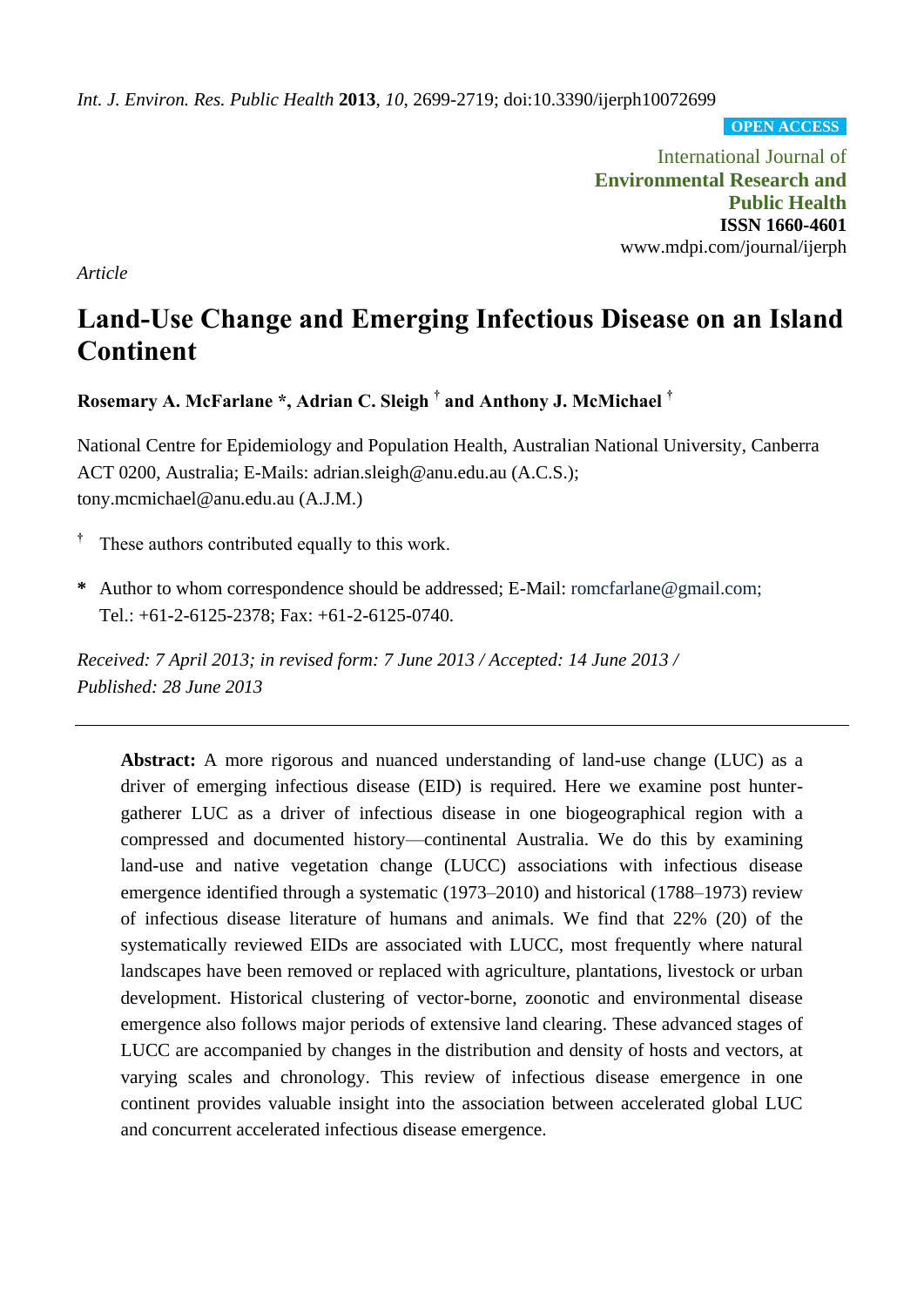**Keywords:** emerging infectious disease; zoonoses; wildlife; livestock; vector; environment; land-use; Australia

# **1. Introduction**

Land-use change (LUC) is reported to be a major driver of emerging infectious diseases (e.g., [1–3]). Indeed, LUC, food production and agricultural change are reported to collectively account for almost half of all global zoonotic EIDs [3]. However there is some lack of consistency in the use this term, elsewhere defined simply as the management of land to meet human needs [4]. Such management includes agriculture, forestry, mining and all forms of urban and industrial use. EIDs have been recognised and described since the 1970s and refer to novel or known infections undergoing changes in pathogenicity or geographic range [1]. Accelerated, global LUC and natural ecosystem disruption is a concurrent feature of the second half of last century [5]. However, a finer grained definition of LUC as a driver of EIDs is required to improve our understanding of these relationships and, ultimately, our capacity to make land-use policy that optimises public health outcomes.

Ecological change arising from LUC is of particular interest as the majority of EIDs are zoonoses, the majority of these from wild animals [6,7]. Zoonotic disease emergence may be influenced by changes in the density or abundance of hosts, vectors and pathogens; changes in the species composition of communities; changes in life cycles and exposure pathways and by selection pressure for increased pathogen virulence [8]. These changes in host and pathogen are influenced by landscape change, most often anthropogenic (*i.e.*, LUC), which may occur at multiple spatial and temporal scales and patterns [9], and vary in response to different underlying abiotic and biotic elements. Land-use and vegetation cover change (*i.e.*, LUCC) is one measure of ecological change that can be quantitatively described using remotely sensed, spatially and temporally explicit data on land cover. However data on LUCC at the location of emergence may not be of adequate scale to explain emergence [10]. For many diseases, the scale at which ecological change affects emergence is not known.

Associations between ecological change and infectious disease cycles are complex and a challenge for epidemiology [11–17]. The complex associations between LUC and EIDs have mostly been explored within specific disease studies. These include, for example: avian influenza, domestic ducks and rice agriculture in Thailand [18]; landscape fragmentation and hantavirus in Canada [19]; haemorrhagic fever and renal syndrome and changes of land-use in the Three Gorges region, China [20]; reforestation and Lyme disease in the USA [21]; development roads and diarrhoeal diseases in rural Ecuador [22]. Some reviews have examined EIDs associated with specific LUC types, e.g., deforestation [23] or large dams [24]. Others have looked at the effect of LUC on specific pathogen groups [25,26].

Here we examine the contribution of LUC to infectious disease emergence in a single continent. We do this with reference to Australia, an island nation with just 225 years of post hunter-gatherer LUCC brought about by European penal colonisation in 1788. In Australia, this post hunter-gatherer period is condensed into a much shorter and better documented period than most of the rest of the world. In the intense period of LUCC since colonisation, Australia has lost approximately 50% of its forest and woodland cover and most of the rest is degraded [27]. It has gained the highest extinction rate in the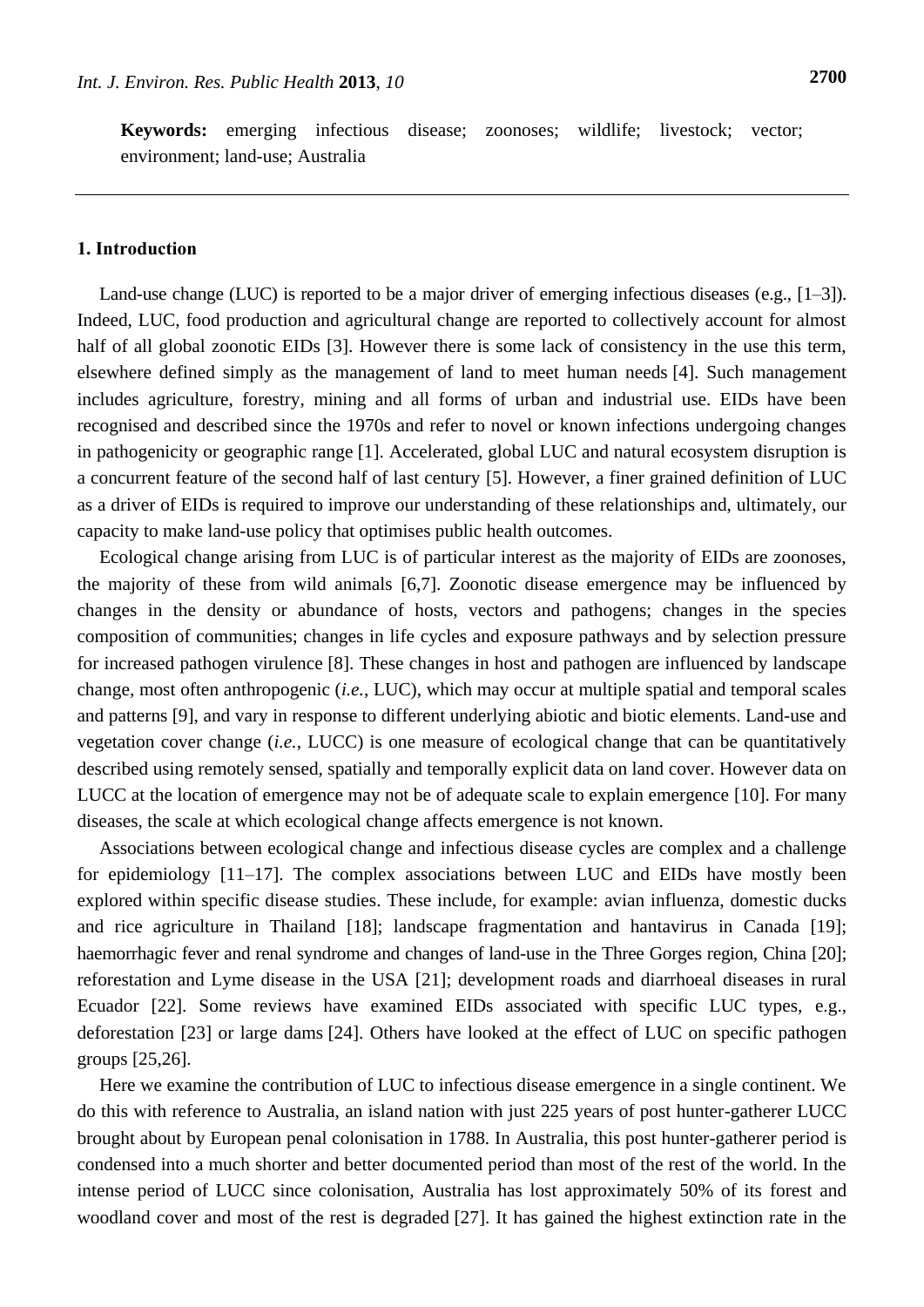developed world for its mammals, predominantly highly endemic marsupials [28]. Agricultural and pastoral enterprises account for 61% of land-use and there is an extensive mining sector. The majority (87%) of the population of 22 million is concentrated in urban centres [29]. These occur predominantly in the high rainfall, biodiverse, coastal regions. Novel zoonotic vector-borne diseases and diseases of wildlife origin feature prominently in previous reviews of EIDs in Australia [30,31].

In this study, we examine all EIDs of humans and animals for Australia identified by a systematic review of literature spanning the years 1973–2010, thereby creating a unique overview. We also examine the history of infectious disease emergence from European settlement (1788) to the current era of EID concern. Evidence of LUCC-EID effects is categorised using a system of LUCC classification. Our investigations cover a short but complete history of rapid modern LUCC within one unique biogeographic and political region. Therefore we are able to present a short but complete analysis of the influence of this LUCC on EIDs in one region that that can be used to consider LUCC as a driver of EIDs in other regions or nations with less condensed or isolated LUCC history.

# **2. Methods**

# *2.1. Definitions and Boundaries*

This study is limited to EIDs of humans and terrestrial vertebrate domestic and wild animals in mainland Australia and Tasmania. To manage data we grouped EIDs by three classification variables as follows: type of host infected (human, domestic animal or wildlife); source of the pathogen (environment, wildlife, domestic animal or human); vector-borne (yes or no).

LUCC definition and categories used for analysis in this study were: RESIDUAL native vegetation (e.g., conservation reserves and other natural areas); MODIFIED native vegetation (occasional, low to medium grazing and selective logging); TRANSFORMED (intensive grazing and tree removal including degraded and abandoned land); REPLACED (intensive animal husbandry, horticulture and plantations); REMOVED (settlements and infrastructure). These sequential LUCC categories follow the Vegetation Assets, States and Transitions (VAST) system and its assigned Australian Land Use Management Classifications (Version 7, May 2010) [32]. This transition sequence is also discussed elsewhere (e.g., [33,34]) and provides some information on hydrological change (e.g., removal of vegetation by dam building, replacement of vegetation for wetland modification) although does not address this process specifically. In addition we note the scale of LUCC that effects disease emergence (immediate, local, regional, national) and scale of infection risk (individual, population or global).

# *2.2. Sources of Data on EIDs, Study Procedures and Exclusions*

EIDs included in this review are derived from a systematic literature review using databases Scopus (includes 100% of Medline), CAB and Web of Science from 1973–2010. Search terms were: emerging infectious disease(s) and/or emerging communicable disease(s) by region Australasia and country Australia.

Grey literature on EIDs was also consulted from the following organisations: Australian Wildlife Health Network; Office International des Epizooties (Australia); Department of Agriculture Fisheries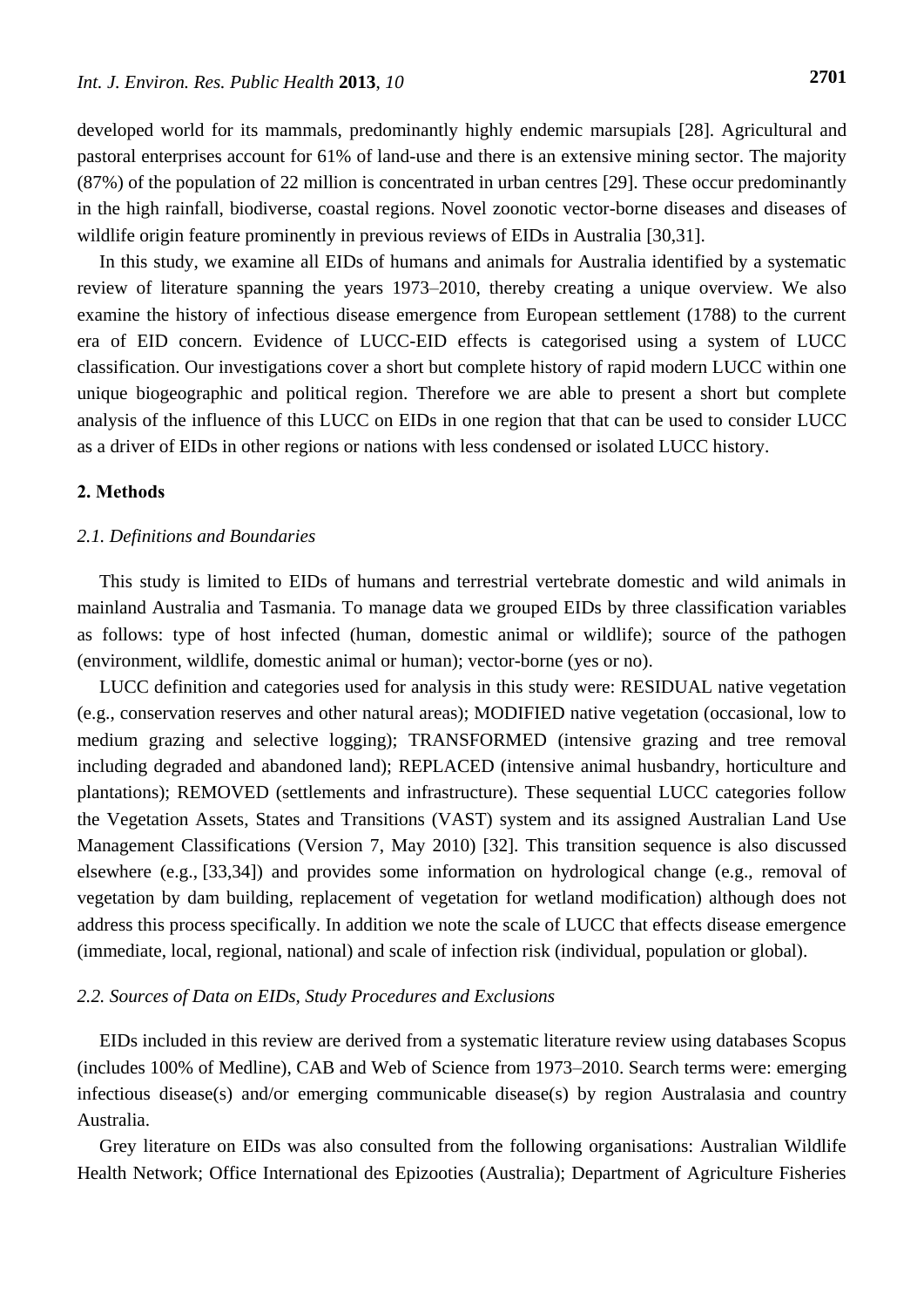and Forestry (Australia); ProMED-mail (October 1994 to December 2009). This reduced publication bias by ensuring EIDs of animals were recorded.

The PRISMA process for Systematic Reviews was followed to identify and process information about EIDs associated with LUCC, as described in a data flow diagram (Figure 1) [35]. In the first stage we excluded papers reporting diseases that were not EIDs or not Australian EIDs. To make the task manageable we excluded infections of fish, invertebrates and plants. Editorials were excluded because they are often speculative and based on selected sources. Papers in foreign languages were excluded because we lacked the resources to appraise thoroughly. In the second stage we excluded EID papers with no reference to land-use or ecological change, and where potential LUCC-linked pathogens of environmental origin emerged in human HIV/AIDs patients primarily as a result of increased host susceptibility.

**Figure 1.** Data flow diagram showing systematic review process: does land-use and cover change influence emerging infectious disease in Australia.



*Source*: PRISMA flowchart adapted from Moher *et al.* [35]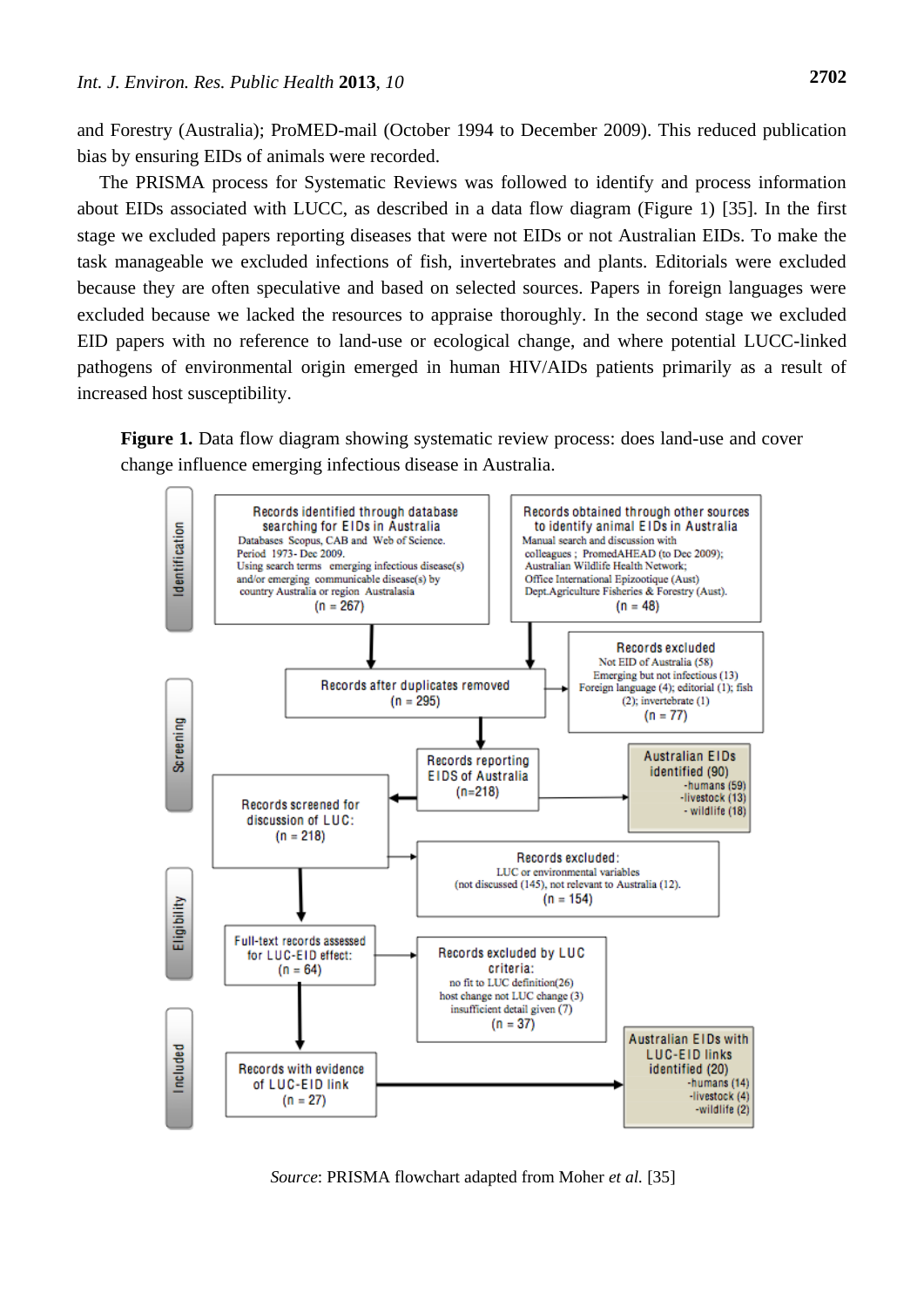By full text screening of remaining records we note when there is evidence of an association between LUCC and EID. This assessment was done by one of us (RM) who used the following three criteria to determine if there was evidence of an LUCC-EID association: (1) suggested by author; (2) biologically and ecologically plausible in the context described in the record; (3) temporarily sequenced, with LUCC preceding the EID. Using this method we could apply fundamental criteria of causality to assess associations. When a paper fulfilled all three criteria, the LUCC-EID link was accepted. For each EID these associations were classified according to the single most dominant category of LUCC. This enabled analysis of LUCC categories as drivers of EIDs. As well the scale of LUCC that affects disease emergence and the scale of infection risk were noted (see Definitions above).

As a separate process, run in parallel to the formal Systematic Review, historical information was also sought on LUCC and infections which emerged or re-emerged in the period 1788–1973. Diverse literature (No. of articles in brackets) was hand-searched and comprised the following: medical histories of Australia including paleopathology, colonial and indigenous health (10); historical reviews of specific diseases or diseases groups (7); veterinary histories (2); theses (2); agricultural histories (3); agricultural biography (1); land use and vegetation change in government reports (5), books (1) and web sites (2). These sources are listed in Supplementary Material Appendix 1. As well, discussion with expert colleagues was used to cross check information on infectious diseases that emerged in Australia following European colonisation, noting those that emerged from indigenous pathogens, and those associated with LUCC.

#### **3. Results and Discussion**

# *3.1. Results*

#### 3.1.1. Results of Systematic Literature Review

The review identified 267 papers and 48 grey records bearing on EIDs. After exclusions a total of 218 records remained with an initial total of 90 EIDs (59 diseases of humans (30 zoonotic) 12 diseases of domestic animals and 18 diseases of terrestrial wildlife) that met the criteria for emerging or reemerging diseases in Australia since 1973. A list of these diseases and key references are available as Online Supplementary Information, Table 1. They include both newly identified and re-emerging diseases.

After screening for mention of land-use or ecological change 64 papers remained. Further selection of this material (see Methods) for information linking LUCC and EIDs (Figure 1) produced 27 papers concerning 20 EIDs caused by 18 pathogens (Table 1). Of the 20 EIDs there were 14 EIDs of humans, four EIDs of domestic animals and two EIDs of wildlife. The majority of the 18 EID pathogens were of environmental (n = 4) or wildlife (vector-borne (n = 5), no vector (n = 3)) origin. A total of six pathogens were vector-borne diseases. Some pathogens cause diseases of both humans and animals  $(n = 8)$ , two of which, Hendra virus and Menangle virus are of considerable concern as both human and animal diseases. As well we noted a substantial number of the 14 human EIDs were zoonotic  $(n = 9)$ .

With reference to the full set of 90 EIDs identified, 22% (20/90) had evidence of LUCC-EID association. Of all the human EIDs, 24% (14/59) were associated with LUCC; the corresponding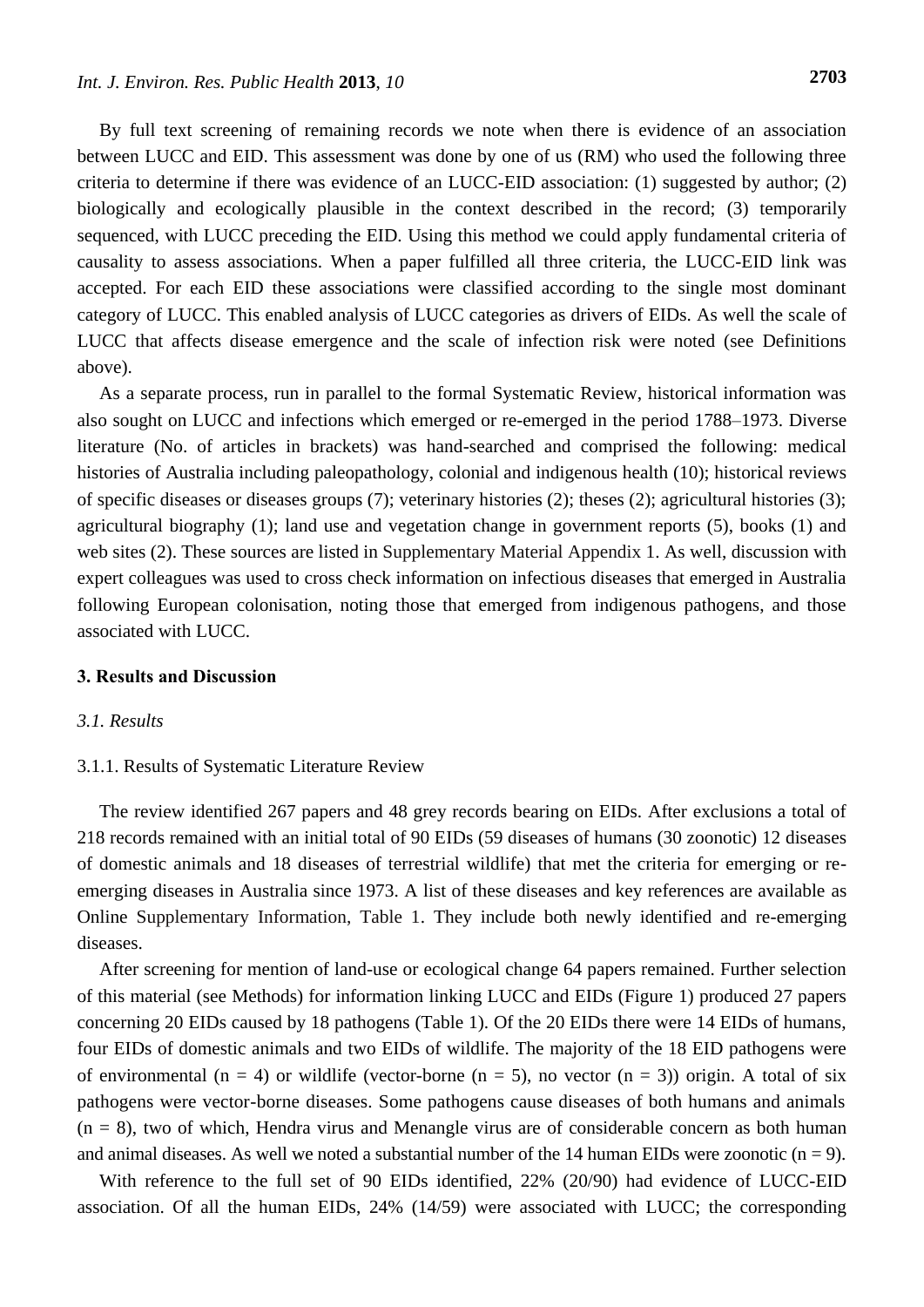LUCC proportions for EIDs of domestic animals and wildlife were 33% (4/12) and 11% (2/18), respectively. In addition, the proportion of the 30 zoonotic EIDs with LUCC-EID associations was 30% (9/30).

Statistical evidence linking LUCC to disease emergence is reported for melioidosis in the Northern Territory [36]. Other environmental investigations of LUCC-EID have also produced positive results (e.g., artificial wetlands and parks in coastal developments in Victoria have been shown to have high levels of *Mycobacterium ulcerans* [37,38]; land degradation (dry land salinity) has been shown to increase the vector-borne risk for Ross River virus in south west Western Australia [39]).

The LUCC processes described for the 18 EID pathogens are shown in Table 1. The breakdown of primary LUCCs is displayed in Figure 2. The LUCC-EID associations reported referred to Queensland  $(n = 11)$ , New South Wales  $(n = 7)$  Victoria  $(n = 6)$  Western Australia  $(n = 7)$ , Northern Territory  $(n = 4)$ South Australia ( $n = 2$ ) Tasmania ( $n = 5$ ). The LUCC-EID associations were discussed as acting at a regional (n = 10) or local (n = 8) scale affecting population (n = 10) or individual (n = 8) risk of infection.

**Figure 2.** Land cover change: emerging infectious disease associations in Australia based on a systematic review of literature 1973–2010.



#### 3.1.2. Historical Perspective

The historical perspective provides a political, socio-economic and ecological background to infectious diseases emergence in Australia that contextualises the more recent history of EIDs and LUCC, above. Many diseases now regarded as re-emerging in Australia were first identified following major agricultural expansion in eastern Australia. The chronology of disease emergence and native vegetation clearing, against key development and public health events, can be considered concurrently (Figure 3), and as summarised below.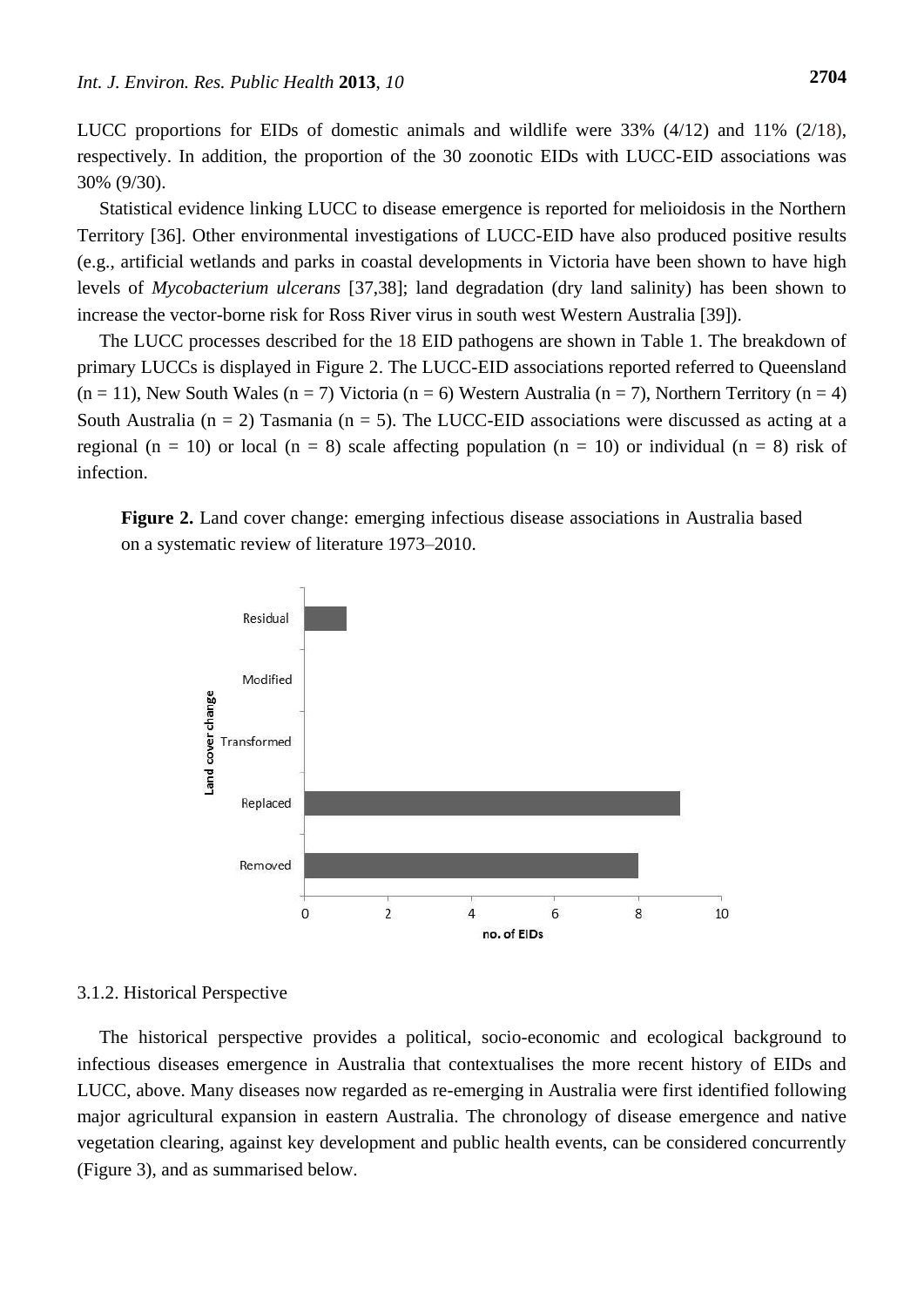# *Int. J. Environ. Res. Public Health* **2013**, *10* **2705**

Figure 3. The history of infectious diseases emergence in Australia 1788–2009 with key development and public health events. Data compiled from historical literature and systematically reviewed literature (see Online Supplementary Information, Appendix 1 and Table 1 for full list). Australian population [40] and native vegetation clearance in New South Wales (NSW), Victoria (Vic) and Queensland (Qld) [27] also shown.

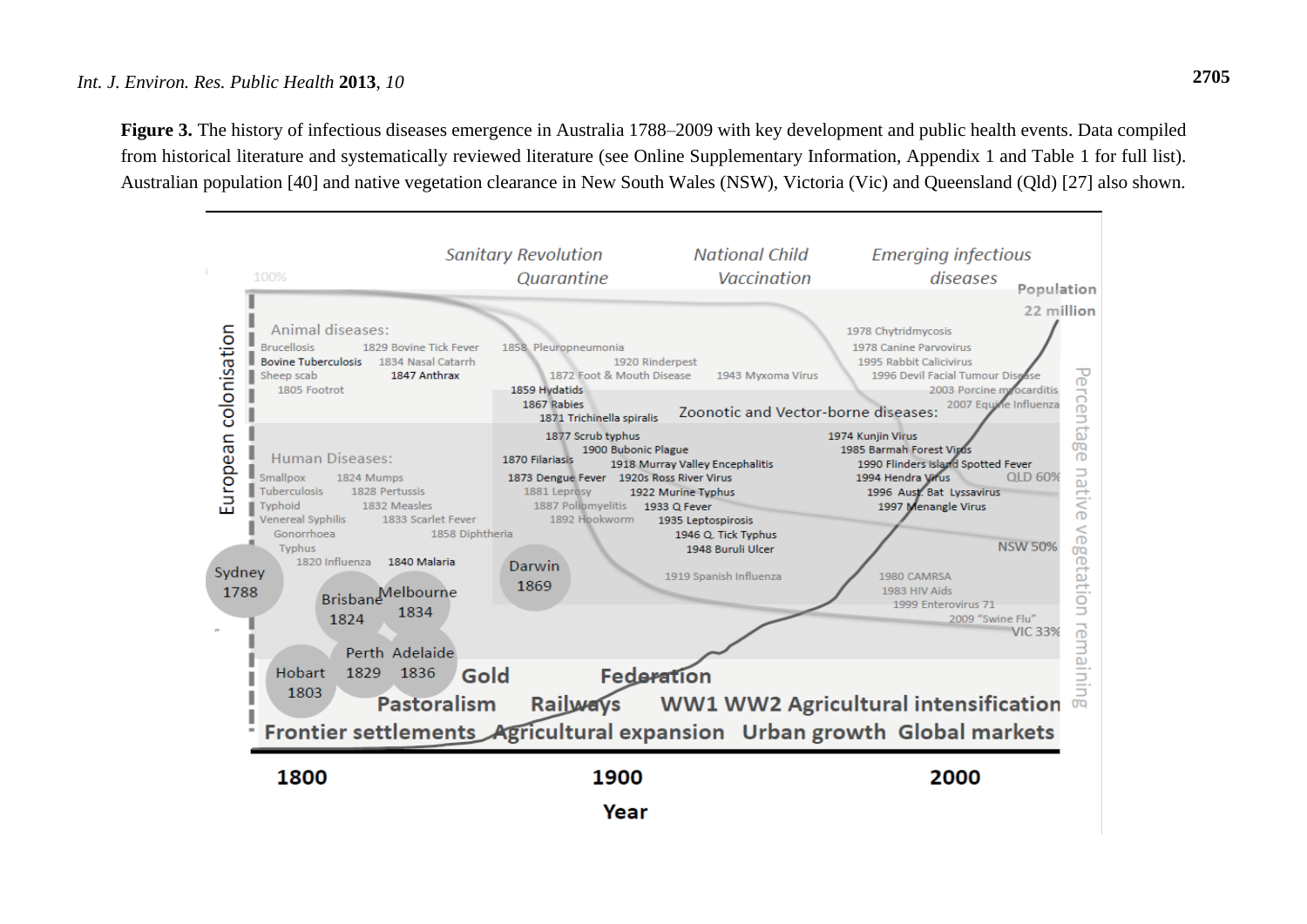**Table 1.** Emerging Infectious Diseases (EID) of Australian humans and animals with associations with land use change (LUCC) ( $n = 20$ ) based on a systematic review of literature 1973–December 2009.

| Pathogen                            | Host | Location                   | LUCC associated with emergence described in literature                      |  |  |
|-------------------------------------|------|----------------------------|-----------------------------------------------------------------------------|--|--|
| Origin: environment                 |      |                            |                                                                             |  |  |
| Meliodosis Burkholderia             | Η    | NT (endemic) other foci    | (4): Increased soil disturbance through gardening, farming soil             |  |  |
| pseudomallei *                      | D    | e.g., s.w. WA              | cultivation, livestock, irrigation [36,41]                                  |  |  |
|                                     | W    |                            |                                                                             |  |  |
| Buruli Ulcer*                       | Η    | Coastal Vic & Q            | (5): Nutrient enrichment in coastal developments (e.g., golf courses,       |  |  |
| Mycobacterium ulcerans              | D    |                            | storm water drainage) [37,38]                                               |  |  |
|                                     | W    |                            |                                                                             |  |  |
| Cryptococcosis Cryptococcus         | Η    | Regional mainland          | (4): Plantations, residence adjacent to plantations or naturally occurring  |  |  |
| gattii*                             | D    | Australia                  | host trees (River Red Gums Eucalyptus camaldulensis) [42]                   |  |  |
|                                     | W    |                            |                                                                             |  |  |
| Photorabdus asymbotica              | Н    | East coast towns, city Q,  | (4): Agricultural intensification: bacteria used in agricultural pest       |  |  |
|                                     |      | Vic, NSW                   | control [43]                                                                |  |  |
| Origin: human                       |      |                            |                                                                             |  |  |
| Dengue virus Serotypes 1-3 *        | Η    | Q (north coast and         | $(5)$ : Increased residential & urban development increases artificial      |  |  |
|                                     |      | hinterland)                | habitat for vector (including in dry hinterland towns with irrigated        |  |  |
|                                     |      |                            | gardens) [44]                                                               |  |  |
| Origin: Wildlife                    |      |                            |                                                                             |  |  |
| Ross River Virus *                  | Η    | Expanded range Tas;        | (5): Creation of wetlands, reclamation or incorporation of coastal          |  |  |
|                                     | D    | urbanising Q, NSW, WA      | wetlands into residential developments, dryland salinity. Disease is        |  |  |
|                                     | W    |                            | becoming urban and involving urban adapted wildlife hosts [39,45-47]        |  |  |
| Barmah Forest Virus *               | Н    | NE to all states except    | (5): Believed similar to RRV including developments of artificial           |  |  |
|                                     |      | Tas, SA.                   | wetlands [44]                                                               |  |  |
| Murray Valley Encephalitis          | Η    | Endemic N WA, epidemic     | (5): Completion of the Argyle Dam in 1971, in Kimberleys, WA                |  |  |
| virus *                             |      | SE and SW                  | provided the opportunity for year round persistence and breeding of         |  |  |
|                                     |      |                            | mosquitoes and water bird hosts, also increase in human population          |  |  |
|                                     |      |                            | [48]                                                                        |  |  |
| Flinders Island Spotted Fever       | Η    | Tas, SA, Q (Torres Straits | (5): Increased human-bush exposure through residential development          |  |  |
| Rickettsia honei *                  |      | Islands)                   | [49, 50]                                                                    |  |  |
| Scrub typhus, Orientia              | Η    | Northern NT, WA            | (1): Increased recreation access to remote (rainforest) locations [51,52]   |  |  |
| <i>tsuttsugamushi</i> new strains * |      |                            |                                                                             |  |  |
| Hendra virus (flying fox to         | Η    | Q (coastal)                | (4): Horse farms in traditionally fruit bat habitat areas. Changed virus    |  |  |
| horse to human)                     | D    |                            | ecology following urbanisation of fruit bats as natural habitat lost and    |  |  |
|                                     |      |                            | degraded $[53-55]$                                                          |  |  |
| Australian Bat Lyssavirus           | Н    | Q (coastal)                | (5): Changed virus ecology following urbanisation of fruit bats as          |  |  |
| (microbat to human)                 | W    |                            | natural habitat lost and degraded [56,57]                                   |  |  |
| Menangle virus (flying fox to       | Η    | NSW (nr Sydney)            | (4): intensive piggery in traditional fruit bat habitat areas. Urbanisation |  |  |
| pig to human)                       | D    |                            | of fruit bats, deforestation may play some role [58]                        |  |  |
| Devil Facial Tumour Disease         | W    | Tas                        | (4): habitat converted to agricultural land, persecution leading to loss of |  |  |
| (Tasmanian devil)                   |      |                            | genetic variability [59]                                                    |  |  |
| Amphibian Chytrid Fungus            | W    | All states                 | (5): Associated with dirt road construction/maintenance in Tas              |  |  |
| (frogs)                             |      | Tas (roads)                | spreading infected amphibians, soil, and/or water [60]                      |  |  |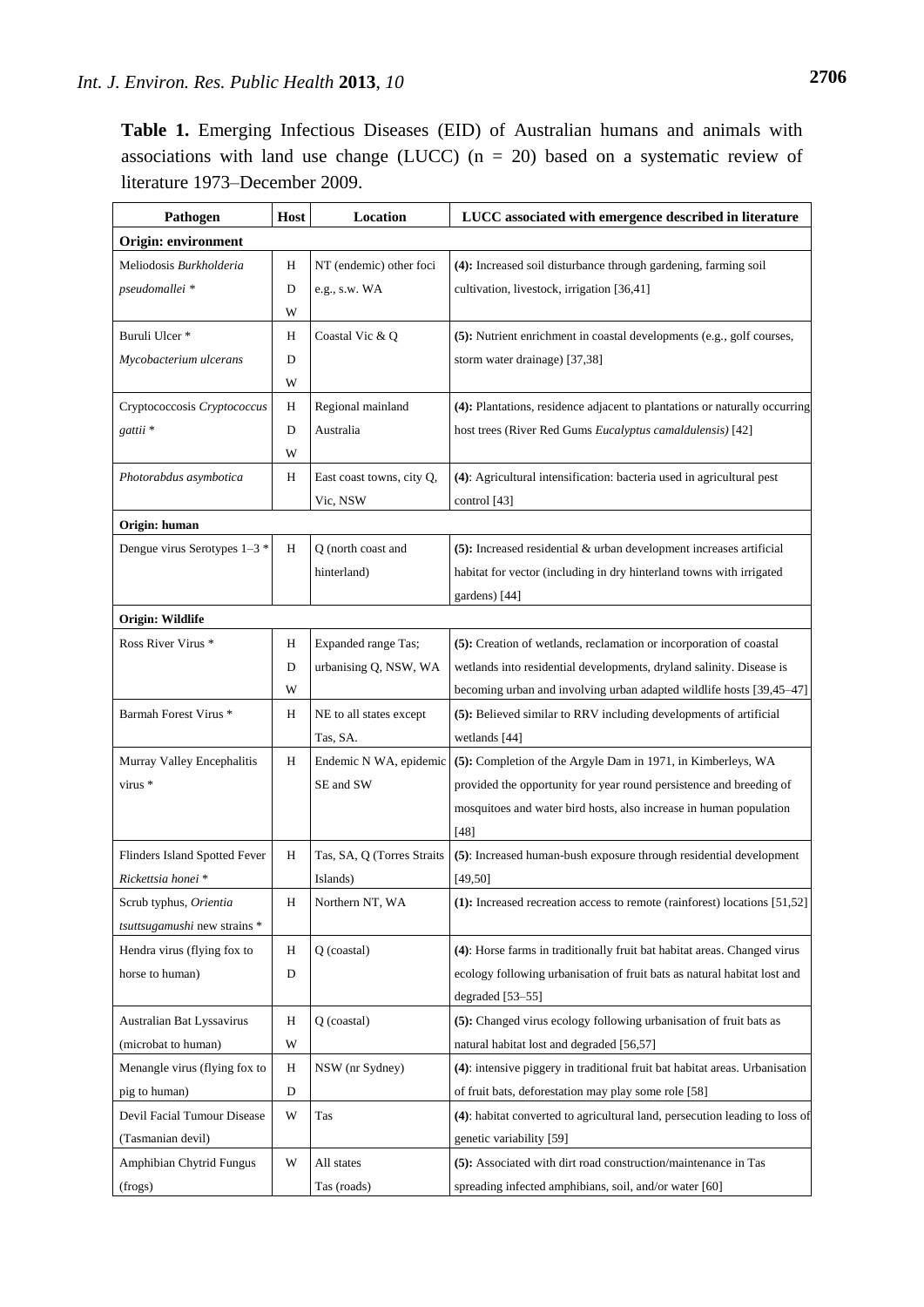| Pathogen                                                                                                                                | Host                                                                            | <b>Location</b> | LUCC associated with emergence described in literature                 |  |  |
|-----------------------------------------------------------------------------------------------------------------------------------------|---------------------------------------------------------------------------------|-----------------|------------------------------------------------------------------------|--|--|
| <b>Origin: Domestic animal</b>                                                                                                          |                                                                                 |                 |                                                                        |  |  |
| Hydatids E.granulosus (dog to                                                                                                           | H                                                                               | <b>WA Perth</b> | (4); Residential and water catchment area confluence creating new      |  |  |
| kangaroo to human)                                                                                                                      | W                                                                               |                 | predator-prey cycles [61]                                              |  |  |
| H7 Highly Pathogenic Avian                                                                                                              | D                                                                               | Vic, NSW, Old   | $(4)$ : Intensification of poultry farms [62]                          |  |  |
| Influenza (poultry)                                                                                                                     |                                                                                 |                 |                                                                        |  |  |
| Newcastle Disease virulent                                                                                                              | D                                                                               | NSW, Old        | (4): Intensification of poultry farms. Contact with wild (water) birds |  |  |
| strains (poultry)                                                                                                                       |                                                                                 |                 | suspected [63]                                                         |  |  |
|                                                                                                                                         |                                                                                 |                 |                                                                        |  |  |
| <b>Locations:</b> Queensland (O); New South Wales (NSW); Victoria (Vic); South Australia (SA); Tasmania (Tas); Northern Territory (NT); |                                                                                 |                 |                                                                        |  |  |
| Western Australia (WA).                                                                                                                 |                                                                                 |                 |                                                                        |  |  |
| <b>Hosts:</b> Human (H), Domestic (D), Wildlife (W).                                                                                    |                                                                                 |                 |                                                                        |  |  |
| Vector-borne disease (*)                                                                                                                |                                                                                 |                 |                                                                        |  |  |
| <b>Land use and cover change</b> categorised as follows (after Lesslie et al., 2010):                                                   |                                                                                 |                 |                                                                        |  |  |
| 1.                                                                                                                                      | RESIDUAL—conservation of natural state                                          |                 |                                                                        |  |  |
| 2.                                                                                                                                      | MODIFIED—minimal pastoralism, non-plantation forestry                           |                 |                                                                        |  |  |
| 3.                                                                                                                                      | TRANSFORMED—intensive grazing and tree removal                                  |                 |                                                                        |  |  |
| 4.                                                                                                                                      | REPLACED—Agriculture, horticulture, plantations, intensive livestock production |                 |                                                                        |  |  |
| 5.                                                                                                                                      | REMOVED-Development and infrastructure                                          |                 |                                                                        |  |  |

**Table 1.** *Cont.*

Indigenous land-use including "fire stick farming" predated European settlement in 1788 but was rapidly replaced over large areas of the country by that of the colonisers [64]. Early penal colonies and free settlements were dispersed and isolated for the first decades. Settlers then began to expand across large areas of Victoria and New South Wales (NSW) and to a lesser extent in the other states (then colonies), primarily to produce wool for export to industrial Britain. Land reforms starting from 1861 encouraged closer settlement and agriculture and reduced the size of some earlier vast land claims. Native vegetation clearing on land suitable for agriculture was actively encouraged and largely achieved in Victoria by 1890 and NSW by 1920 [27]. Rising population and prosperity saw a growth in urban development. The first commercial poultry and pig farms were established in the 1950s and 1970s respectively. Sheep production remained the dominant enterprise by land area until the 1970s [29,65]. Widespread car ownership from the 1950s opened the opportunity for sprawling outer suburbs. Peri-urban rural residential blocks followed.

Before European arrival, infectious disease with epidemic potential was largely absent from the sparse, nomadic Indigenous Australian populations [66]. Indigenous groups who came into contact with Europeans were devastated by old world diseases: smallpox, measles, tuberculosis, influenza. There appears to have been little cross-protection against venereal syphilis from pre-existing nonvenereal syphilis or "yaws" [67]. Domestic animals (except the dingo and possibly the domestic cat) and their diseases were also introduced at colonisation and thereafter. Many serious livestock diseases including contagious bovine pleuropneumonia and foot and mouth disease were recognised controlled, even eradicated, before the 20th century [68,69]. The growing human population became host to the breadth of contemporary infections including diseases of childhood, close settlement and poor sanitation. Many skilled people recorded and addressed these diseases [70–73].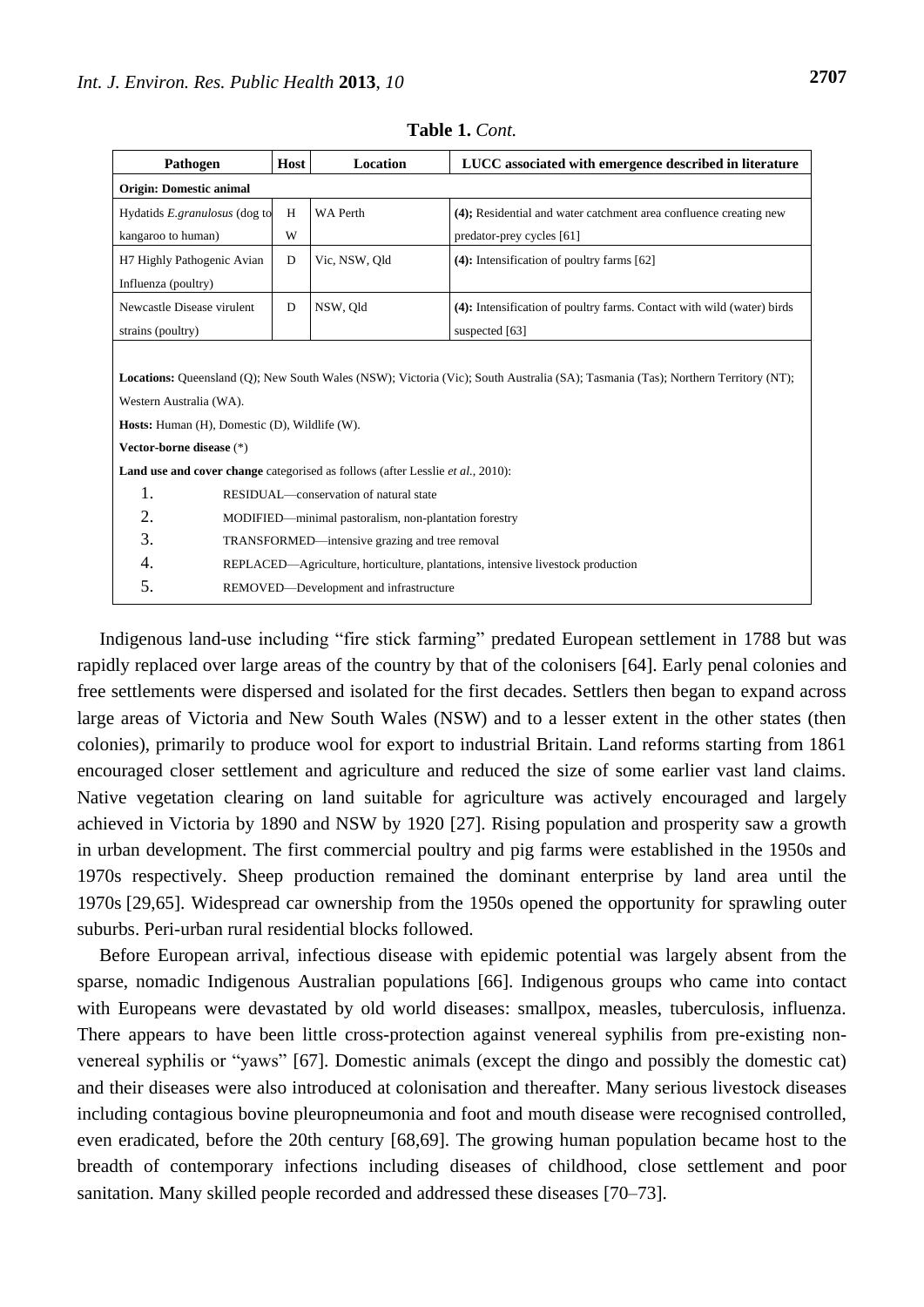In the 19th century, other than malaria and scrub typhus, no infectious diseases of Indigenous people or fauna appear to have passed to Europeans or their animals, although many venoms, toxins and plants poisons were novel and infamous. "Native Pox" and "Colonial Fever" were revealed subsequently to be venereal syphilis and typhoid [70]. "Mossman Fever" and "Coastal Fever", recognised in northern Queensland since settlement in 1877, were subsequently shown to be at least partially the result of endemic scrub typhus [74]. Malaria thwarted early attempts to settle the Northern Territory [72]. Pathogens from introduced (placental) mammals did pass to marsupials (e.g., [75–77]. However, the early impact of infectious disease on wildlife is unknown.

Diseases with native wildlife sources become apparent from the early 20th century. Epidemics of severe, fatal, encephalitis known as Australian X disease were first seen in 1918 at multiple locations in eastern Australia. This was later identified as Murray Valley Encephalitis Virus [48]. Ross River Virus, primarily hosted by kangaroos, is now believed to be the cause of two "unusual epidemics" of fever and arthralgia in rural NSW in the 1920s, and similar cases thereafter [78]. Rickettsial diseases Murine typhus and Queensland Tick Typhus also emerged in the early 20th century as wheat production expanded (as did mouse plagues) in the south, and large numbers of soldiers trained for World War II in the Queensland scrub [79]. Leptospirosis was first recognised in 1933 from cane cutters in north Queensland [80]. Sugar had been grown since colonisation, but by the 1930s the industry had expanded, modernised and was now exporting sugar. Buruli (Bairnsdale) Ulcer was identified in settled areas of coastal Victoria by 1948 [81]. Further zoonotic arboviruses were described from this time [82].

Reasons for the spontaneous disappearance of Dengue virus in NSW and southern Queensland around World War II include the replacement of household water storage with water piped from municipal water catchments, and the removal of stepping stones of re-watering stops for steam trains as railways converted to diesel locomotives [83]. Coordinated mosquito control began in Australia in 1959 (in Queensland) although some swamps had been drained and filled around settlements specifically for mosquito control by the turn of the 20th century. Physical modification of water flow in wetlands did not occur until the 1980s [84].

# *3.2. Discussion*

Overall, LUCC was associated with 20 of the 90 EIDs reported for humans and animals in Australia since 1973. This LUCC association was more evident for EIDs of domestic animals (30%) and humans (24%) than for wildlife (11%). This is similar to a global study where almost a quarter of human EIDs were found to result from changes in land-use (18%) and agricultural intensification (13%), noting that other food production practices accounted for 13% of associations [3].

The 90 EIDs reported include many diseases of low population risk. However, of the 20 LUCCassociated EIDs, most  $(n = 12)$  have a high population risk and require serious consideration. The majority  $(n = 17)$  of the 20 LUCC-associated EIDs involved LUCC that REPLACED or REMOVED original biotic elements through agriculture, plantations, livestock or through urban development.

The retrieval of 267 articles and 48 grey records bearing on EIDs in Australia since 1973 is high compared to literature from other countries in the region [6,85]. We believe that our large list of human EIDs reflects the greater support and resources to report on EIDs in common with other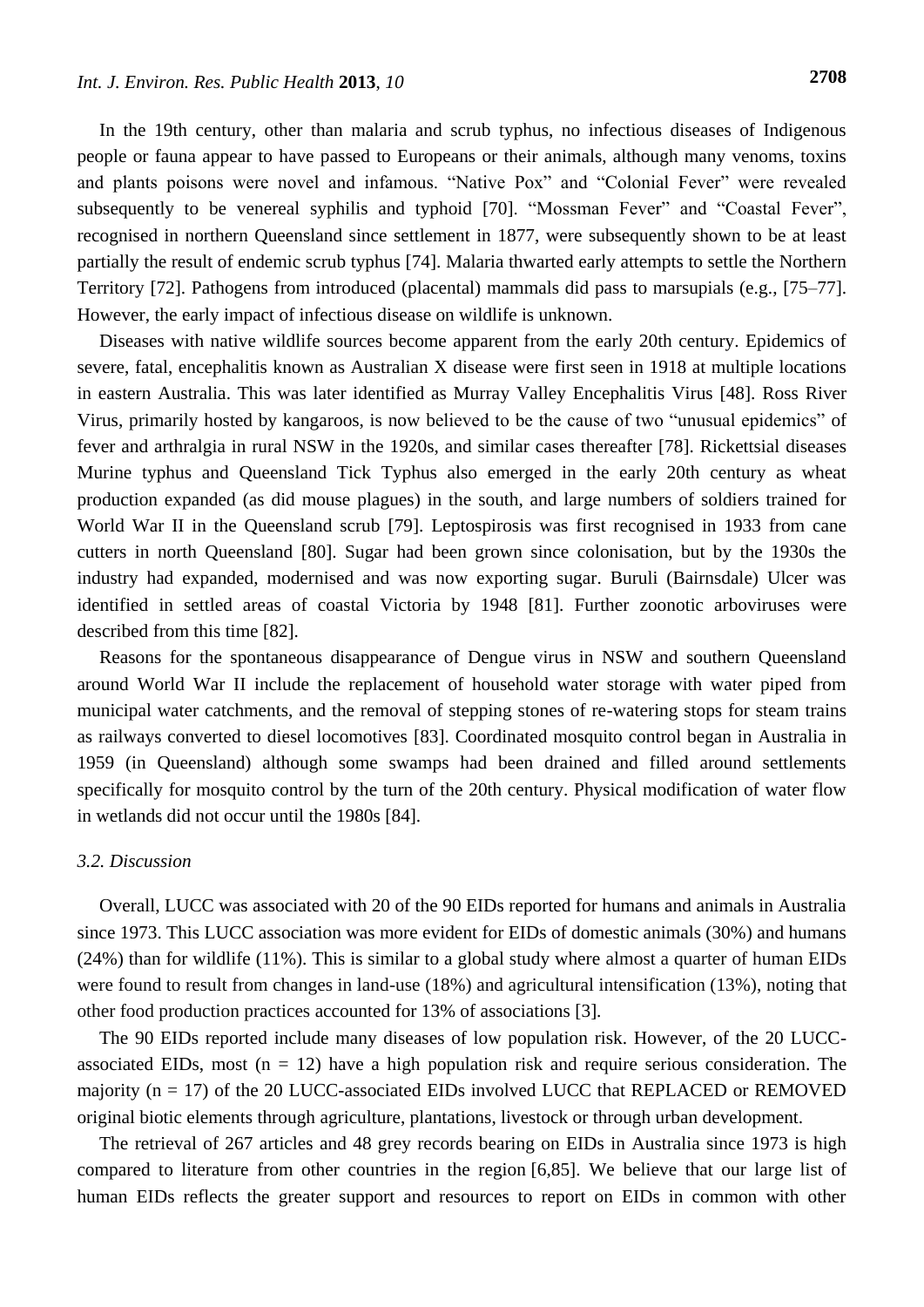developed countries rather than a higher rate of infectious disease emergence [6]. Domestic and wild animal diseases are also well reported for Australia but are far fewer in number than that of humans. The reason for this is at least partly due to reduced effort and resources. A similar disparity between human and animal infectious diseases has been reported elsewhere [86].

The tropical north and the eastern states are the most represented among the 20 LUCC-associated EIDs, Queensland in particular. The former may reflect the higher pathogen diversity associated with low latitudes [87]. A number of arboviruses are endemic in northern Australia and have spread following ecological disturbance. The building of the vast Argyle Dam in the wet-dry tropics of the Kimberley, north Western Australia in the 1970s established permanent water and the opportunity for year round breeding of vectors and water bird hosts. This enhanced the reservoir of Murray Valley Encephalitis virus which was successfully transported south with its avian hosts with suitable weather patterns to cause a major outbreak in south eastern Australia in 1974, and intermittently since then [48].

The east coast of Australia is home to the majority of the Australian population and the majority of intensive agriculture historically and currently [29,88]. Furthermore, large areas of Queensland were mechanically cleared in the period 1960–2000 in response to lucrative export markets for agricultural products and increased demand for residential developments [40]. Indeed Queensland has been the state with the fastest growing population as well as the highest rates of land clearing in recent decades [89].

The greater frequency of LUCC-(zoonotic) EID associations in Queensland can be understood with reference to this information. Accordingly, loss of feeding grounds for flying foxes in cleared central and coastal Queensland have been proposed as a mechanism for urbanisation and changes in flying fox and virus ecology resulting in spillover of Hendra virus to horses and humans [90,91] and potentially also Australian Bat Lyssavirus [56]. The rise in autochthonous urban cases of Ross River virus in Queensland have been attributed to increased (artificial wetland) habitat for vectors [92] and urbanisation of wildlife hosts (e.g., flying foxes, brushtail possum) [45]. Urbanisation of wildlife appears to facilitates the emergence of many EIDs in this region [93]. Adaptation of wildlife to agricultural landscape change may have been important in the emergence of some earlier zoonotic diseases.

Indeed, large kangaroo species responded dramatically and positively to pastoral land change and increased water availability in early rural Australia [94]. These are major hosts of Ross River virus and were abundant and widespread by the time the first cases were described in rural New South Wales in the 1920s [78]. The breeding biology of kangaroos enables rapid activation of suspended embryos and a new, naive generation on the ground (as well as vector mosquitoes) shortly after significant rainfall events [95]. Hosts and vectors benefited from the proliferation of irregular open ground surfaces that could hold water and the hand-made and relatively shallow dams associated with agricultural and pastoral expansion.

Some diseases have emerged from ecotones, *i.e.*, edge effects such as forest clearings whereby previously separated species come into contact and may exchange pathogens. Infection with novel strains of scrub typhus in newly opened reserves in remote northern Australia [51,52], with Flinders Island Spotted Fever following residential expansion into natural environments [49], and historic emergence of scrub typhus and Queensland tick typhus [74,79] are examples of emergence at ecotones. However, the majority of EIDs described here are the result of anthropogenic landscape change facilitating changes in a native host or organism's success, not necessarily in the same location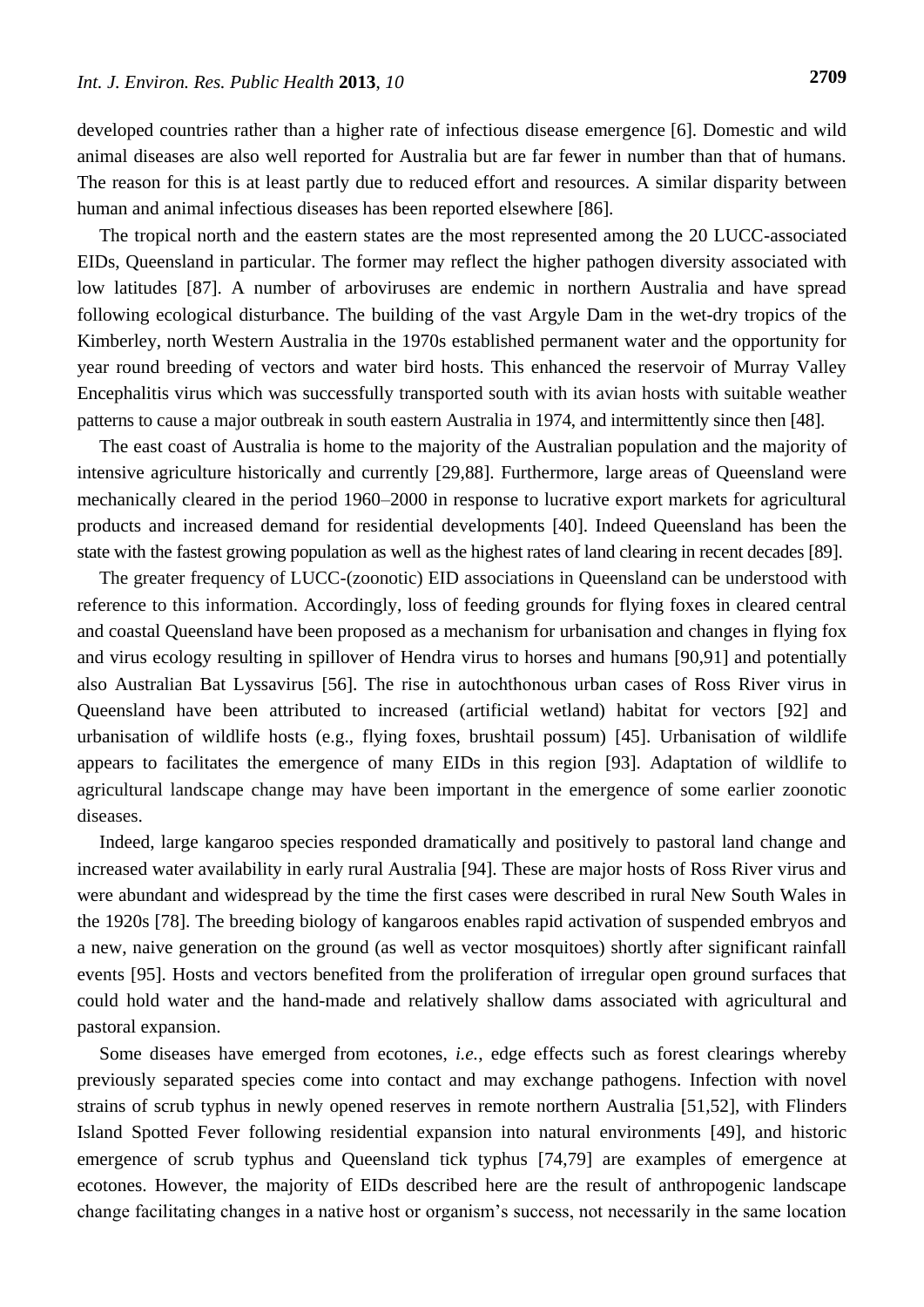(e.g., improved breeding opportunity for vectors; success in the urban forest for wildlife hosts displaced from native habitat; facilitation of pathogens of environmental origin; large kangaroos expanding in number and range in the pastorally transformed rangelands).

Interestingly, we have found few reports of multidirectional LUC-EID relationships. LUC is responsible for the post-war retraction of Dengue fever from NSW [83] and elimination of domestic and infrastructure water remains an important control strategy. Removal of wetlands for malaria control was progressive thinking when Dr. Edward Koch led the draining of swamps in Cairns in far north Queensland in the late 1800s. This was not followed with coordinated mosquito control until the late 1950s. This relied most heavily on personal protection, therapeutics and spraying of waterbodies near population centres, and "fogging" the centres themselves [84]. Malaria, originally endemic in northern Australia was eradicated from Australia in 1981.

Whether cessation of Indigenous "fire stick farming" had any effect on zoonotic infectious disease ecology is unknown. In many areas loss of the cumulative effect of these frequent, small, resourcemanagement fires caused dramatic revegetation of what early Europeans had described as open parkland [64]. Increased undergrowth may support a greater number of ticks and present a similar scenario for tick-borne infectious disease reemergence such is now described for Lyme Disease in the USA. However we find no evidence of early, indigenous infectious disease emergence following this pattern in our historic review.

The historical investigation outlines disease emergence during the 185 years of European occupation of Australia before the era of EIDs in searchable literature. It demonstrates the significant volume of new infectious diseases brought to the continent in the 18th and 19th centuries, and the apparently delayed emergence of indigenous zoonotic and vector-borne diseases until the 20th century. Possible confounders of the historical relationship between indigenous zoonotic and environmental EIDs and the dramatic LUCC that preceded it (Figure 3) include improved sanitation, safer food and technical capability: these diseases may have formerly been of lesser concern or overlooked. However the ready colonial naming of endemic, and believed-to-be-endemic illnesses and the diligent reporting apparent by authorities is unlikely to have omitted such a number of significant, subsequently identified diseases.

Intervals of time with increased rates of infectious disease emergence have been described as chronotones [11]. We hypothesise that both early and late 20th century represent chronotones, and that these are associated with intense periods of LUCC. The extensive LUCC in S.E. Australia preceding the early 20th century emergence of zoonotic and environmental pathogens was concentrated over a few decades (Figure 3) [27]. Rapid LUCC in Queensland precedes the later chronotone. More specifically, our analysis of LUCC-EID relationships finds that the final stages of LUCC transition, the ecological state shift, dominate.

State shifts are resistant to return to their prior state. LUC-EID associations may reflect this as a threshold effect or sustained EID risk. We have discussed above the persistent effects of such LUC on wildlife hosts and vectors. Removing these new patterns of host-pathogen-vector associations would result in further ecological change; return to original ecosystem states is unlikely. The coastal wetland development associated with Buruli ulcer reemergence [37,38]; the establishment of commercial native forests from the 1990s—including the important host of EID-causing *Cryptococcus gattii*, the River Red Gum (now one of the most extensively planted forestry trees in the world) [42] and the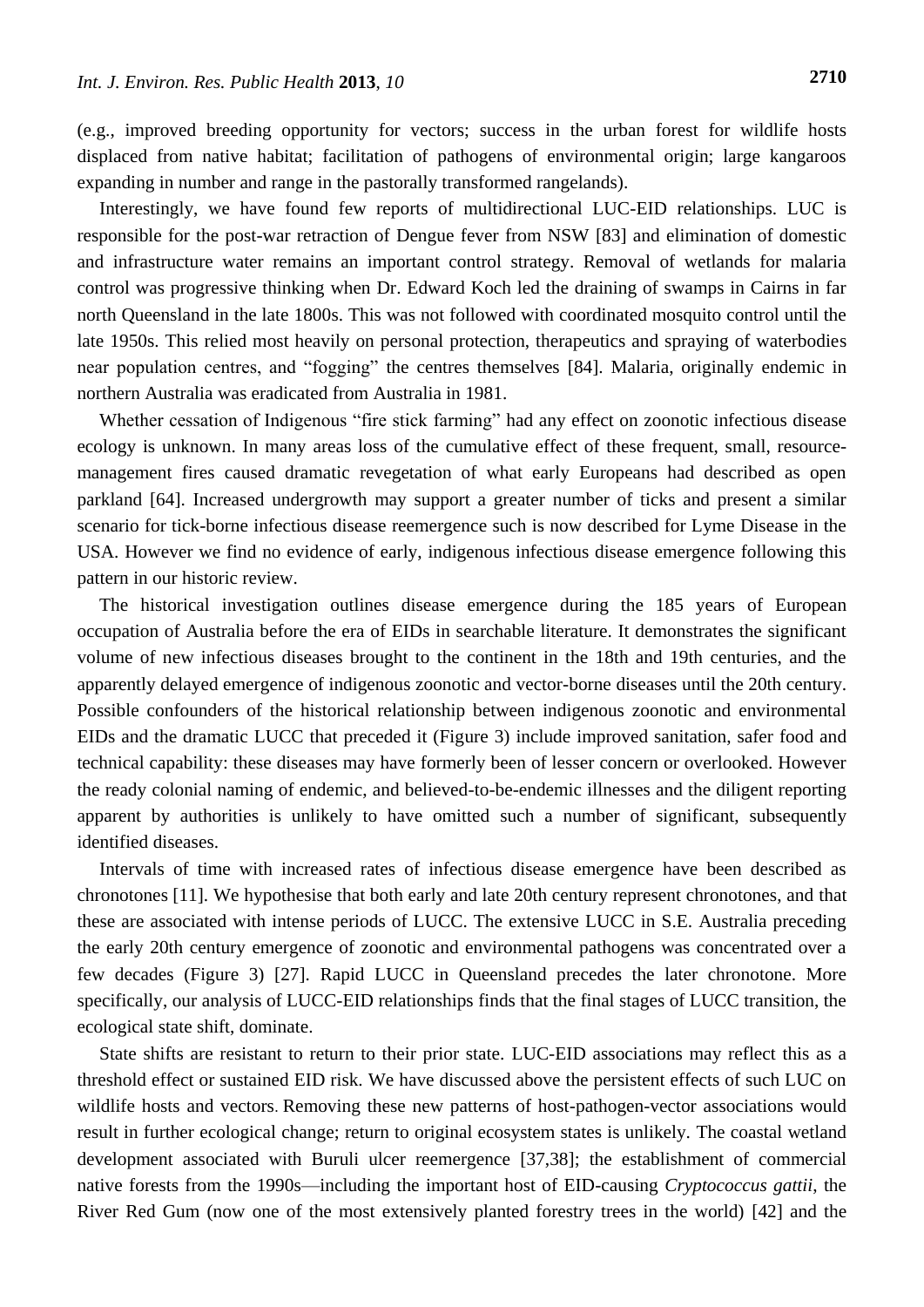expansion of intensive livestock and agricultural industries, are all new systems from which new risks (continue) to emerge. The emergence of virulent Newcastle disease and highly pathogenic avian influenza in poultry, zoonotic bat—origin Menangle virus disease in pigs and horticultural pest biological control agent and EID *Photorabdus asymbiotica,* are consequences of the shift to intensive food production [43,58,62,63].

These diseases can also be discussed as outcomes of social-ecological systems [17]. However by limiting our discussion to ecological drivers—here the quantifiable, LUCC aspect of LUC, we may better understand the pervasive nature of landscape change on EIDs and focus research hypotheses and subsequent interventions at an ecosystem level [14]. This entails abundant complexity of its own. As both the analysis and the examples given illustrate, LUC associated EID risk may act at a population or individual level, and/or at different spatial scales.

One unavoidable constraint for our study is the basis of evidence for LUCC-EID associations. Evidence was based on ecological associations that are biologically plausible and temporarily sequenced with the LUCC preceding the EID. These are two key criteria for inferring a causal association [96]. It was not possible to quantify the strength of the association or degree of attribution between LUCC and the emergence of related EIDs. Indeed, such calculations are usually not appropriate for characterising relationships that are expressions of complex and distally acting ecological processes [12,97]. Such challenges call for novel approaches to conceptualising and studying these associations. Here we address this challenge by setting our study within an historical perspective of infectious disease emergence and LUCC, and within one continent with a common (although not homogenous) biogeographic, political, and social-economic system. In this way we appreciate the epidemiological 'life course' as well as 'life stage' of LUCC associated infectious disease risk in Australia [15].

The majority of LUCC-EID associations identified in this study, act at a regional scale of variable dimensions. This is less problematical for proximal or near-proximal associations. For example, the (introduced) amphibian chytridmycosis pathogen has been shown to be spread into pristine areas by dirt road construction and maintenance in Tasmanian Wilderness World Heritage Area [60]. Hydatids, an important rural zoonoses (sheep-dog cycles) is increasingly recognised in Perth, W.A. as a periurban disease maintained in converged sylvatic(kangaroo)-domestic(dog) cycles amongst leafy suburbs and integrated reserves [61]. However historic and contemporary LUCC at variable scales has also accumulated as contemporary disease risk. The autogenous, infectious facial tumours that have decimated the distribution and abundance of Tasmanian Devils have emerged in a species with significantly reduced genetic variability and long the target of persecution and displacement [59].

Our use of LUCC categories from a standardised Australian system of vegetation cover change [32] has the advantage of reflecting vegetation communities at abstract scale although it is essentially geographic. This system was created using an assumed pre-1750 vegetation condition benchmark based on knowledge of the effects of land-use and land management practices on vegetation. As such it may be a source of misclassification bias. In our conceptual use of this system this potential source of bias is unlikely to be important. More specific spatial information than found in the literature reviewed in this study is required to realise the potential of this data. The relevant scale of individual LUCC-EID relationships requires specific research.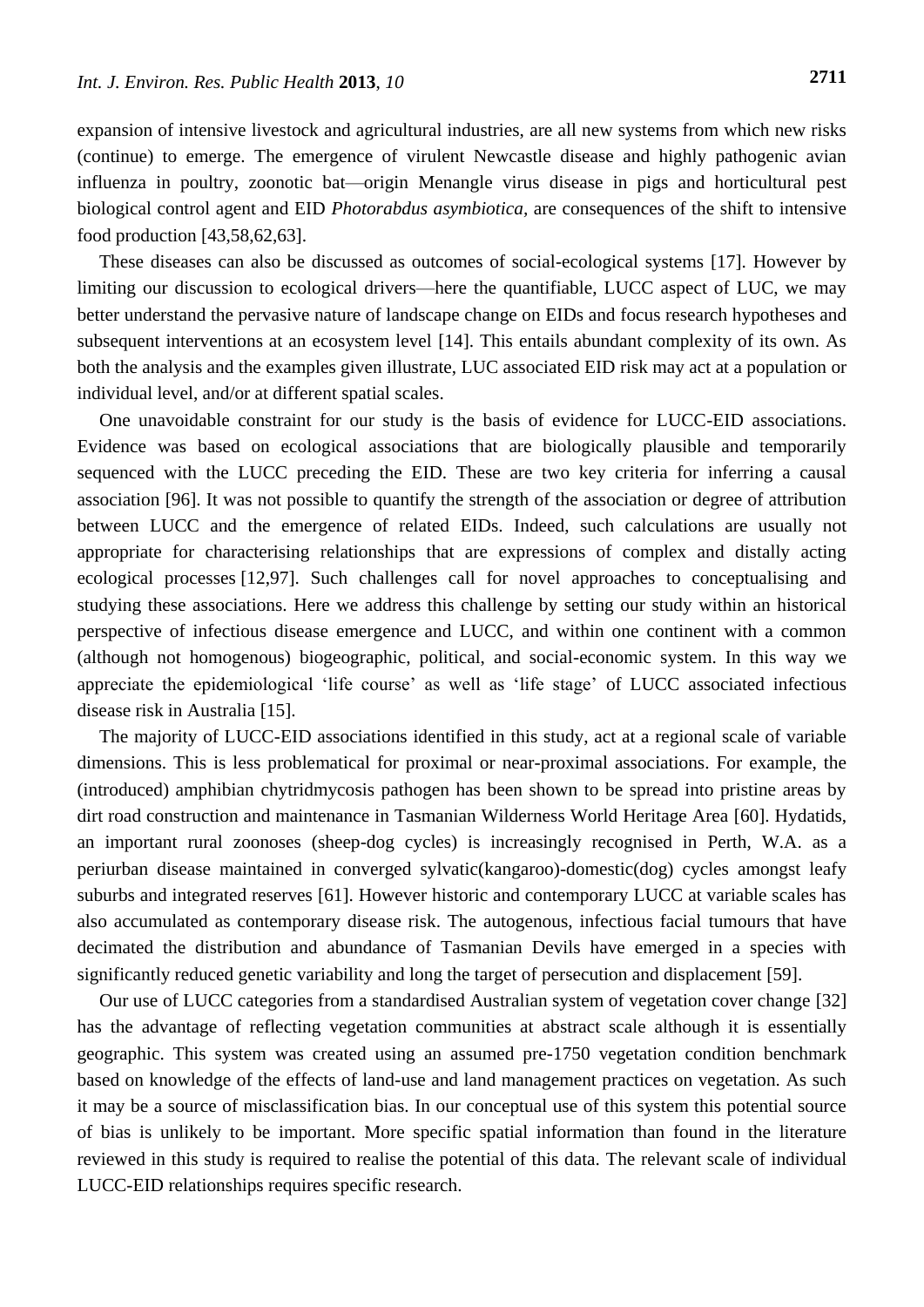Another unavoidable constraint of this study was the need to confine the systematic review and analysis to the period from 1973. This was a consequence of the birth of the "emerging infection" search term and concept at that time. The work of many great veterinarians and public health doctors is consequently less visible than it should be, but can be glimpsed through the historical perspective included in this study.

This study, with its specific focus on the influence of categorised LUC (as LUCC) on EID, is not easily compared with other reports. There are few reports explicitly incorporating this topic and the criteria vary substantially. For example, in one report, LUC is regarded as separate to agricultural intensification and food production [3]. The American Institute of Medicine grouped LUC with economic development but distinct from changing ecosystems [1]. Other authors have summarised mechanisms of LUC to include changes to the physical environment; movement of populations, pathogens, and trade; agriculture; and urbanisation [2]. In addition, the pattern of LUC here described for Australia and the response of its unique flora and fauna cannot be replicated.

Global concern with EIDs is focused on the period since 1973. Land transformation has been extensive and accelerated over this period globally [5] but it is not uniform. In many countries this period corresponds with a period of dramatic changes in patterns and intensity of land-use, whilst in others there has been improving environmental management and ecological restoration. LUCC-EID associations are unlikely to be independent of the background rate and pattern of LUCC prior to the 1970s, or of multi-scale and multi-directional effects. Our historical review of LUC and EID in continental Australia provides an example of a prior interval of zoonotic and environmental pathogen emergence following dramatic ecological change. Certainly, recent emergence of diseases due to LUCC is part of a longer trend starting at least by the early 20th century in Australia. An aggregation of other country and continental case studies would improve our understanding of these relationships as a global phenomenon.

Further spatial and disease transmission research on the specific LUCC-EID associations is required to inform land-use planning for these diseases. Regulating the proximity of intensive livestock production units to human centres, wildlife areas and to each other has been nominated as a useful strategy to limit emergence and spread of livestock and zoonotic EIDs [98]. However, even strong, proximal associations between coastal marsh development, artificial wetlands and risk of Ross River virus currently do little to dissuade developers in Australia [92,46]. Proposals to move agriculture to higher rainfall zones in northern Australia (in response to changing climate patterns), and to restore native vegetation connectivity across rural landscapes (to address declining biodiversity) are examples of new forces by which land use, and the ecology of vectors, hosts and pathogens in Australia may change in the future. As a significant proportion of EIDs are currently associated with LUCC it would be short sighted not to monitor such changes closely.

# **4. Conclusions**

We have highlighted the experience of a single continent with its unique biogeography, and compressed history of modern development. The systematic assessment of LUCC-EID relationships has demonstrated associations for 22% of human and animal EIDs in Australia. EIDs with LUCC associations most frequently occur with the REPLACEMENT and REMOVAL of natural vegetation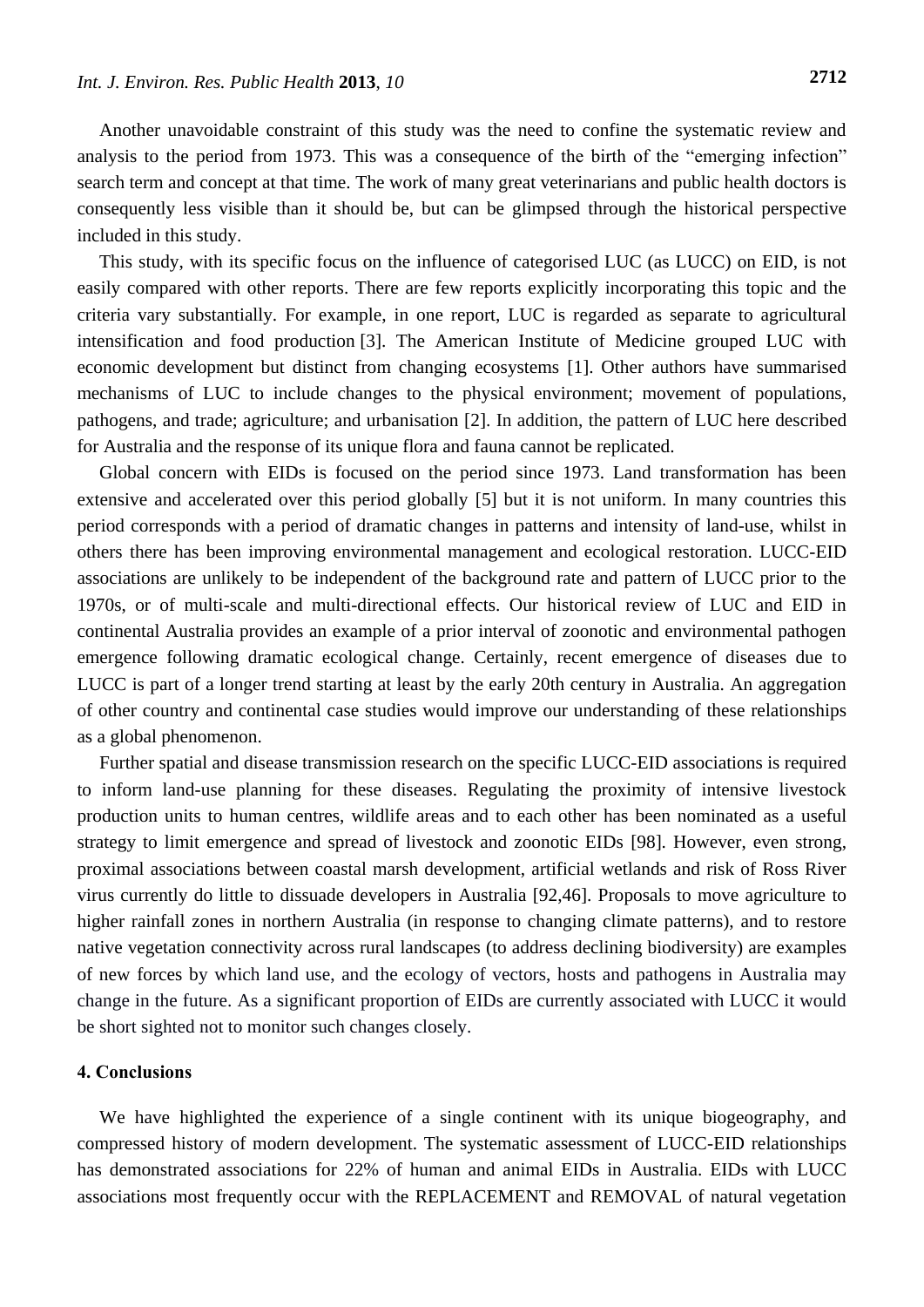(*i.e.*, agriculture, plantations and intensive livestock production; settlements and infrastructure). These two categories are the most advanced stages of LUCC and represent an ecological state shift. Temporal associations between LUCC and disease emergence can be demonstrated early in the 20th century in Australia and in the era of EIDs (1973–). These periods of increased rates of infectious disease emergence follow major periods of native vegetation clearing. Direct comparison with other regions is difficult because of complex and location specific biotic and abiotic factors and varying prior rates and extents of ecological change. Comparisons would also require the use of a similar definition of LUC. However the unique example of Australia provides insight into other less easily studied regions and supports a growing concern that global land-use and ecological change is an important driver of EIDs.

#### **Acknowledgments**

The first author gratefully acknowledges the financial support of the Australian Biosecurity Cooperative Research Centre for Emerging Infectious Diseases. We also thank Peter Black DAFF; Colin Butler NCEPH, Dave Spratt CSIRO and Corey Bradshaw USA for professional insight into historical data.

# **Conflict of Interest**

The authors declare no conflict of interest.

#### **References**

- 1. Smolinski, M.S.; Hamburg, M.A.; Lederberg, J. *Microbial Threats to Health: Emergence, Detection and Response*; National Academies Press: Washington, DC, USA, 2003.
- 2. Patz, J.; Daszak, P.; Tabor, G.; Aguirre, A.; Pearl, M.; Epstein, J.; Wolfe, N.; Kilpatrick, A.; Foufopoulos, J.; Molyneux, D.; Bradley, D.; Working Group on Land Use Change and Disease Emergence. Unhealthy landscapes: Policy recommendations on land use change and infectious disease emergence. *Environ. Health Perspect.* **2004**, *112*, 1092–1098.
- 3. Keesing, F.; Belden, L.; Daszak, P.; Dobson, A.; Harvell, C.D.; Holt, R.; Hudson, P.; Jolles, A.; Jones, K.; Mitchell, C.; Myers, S.; Bogich, T.; Ostfeld, R. Impacts of biodiversity on the emergence and transmission of infectious diseases. *Nature* **2010**, *468*, 647–652.
- 4. FAO. *The Future of Our Land-Facing the Challenge*; Food and Agriculture Organization of the United Nations (FAO) in collaboration with the United Nations Environment Programme (UNEP): Rome, Italy, 1999. Available online: http://www.fao.org/docrep/004/X3810E/ x3810e00.htm (accessed on 1 June 2012).
- 5. Ellis, E.C. Anthropogenic transformation of the terrestrial biosphere. *Philos. Transact. R. Soc. London A* **2011**, *369*, 1010–1035.
- 6. Jones, K.E.; Patel, N.G.; Levy, M.A.; Storeygard, A.; Balk, D.; Gittleman, J.L.; Daszak, P. Global trends in emerging infectious diseases. *Nature* **2008**, *451*, 990–994.
- 7. Taylor, L.; Latham, S.; Woolhouse, M. Risk factors for human disease emergence. *Philos. Trans. R. Soc. London B* **2001**, *356*, 983–989.
- 8. Myers, S.S.; Patz, J.A. Emerging threats to human health from global environmental change. *Annu. Rev. Environ. Resour.* **2009**, *34*, 223–252.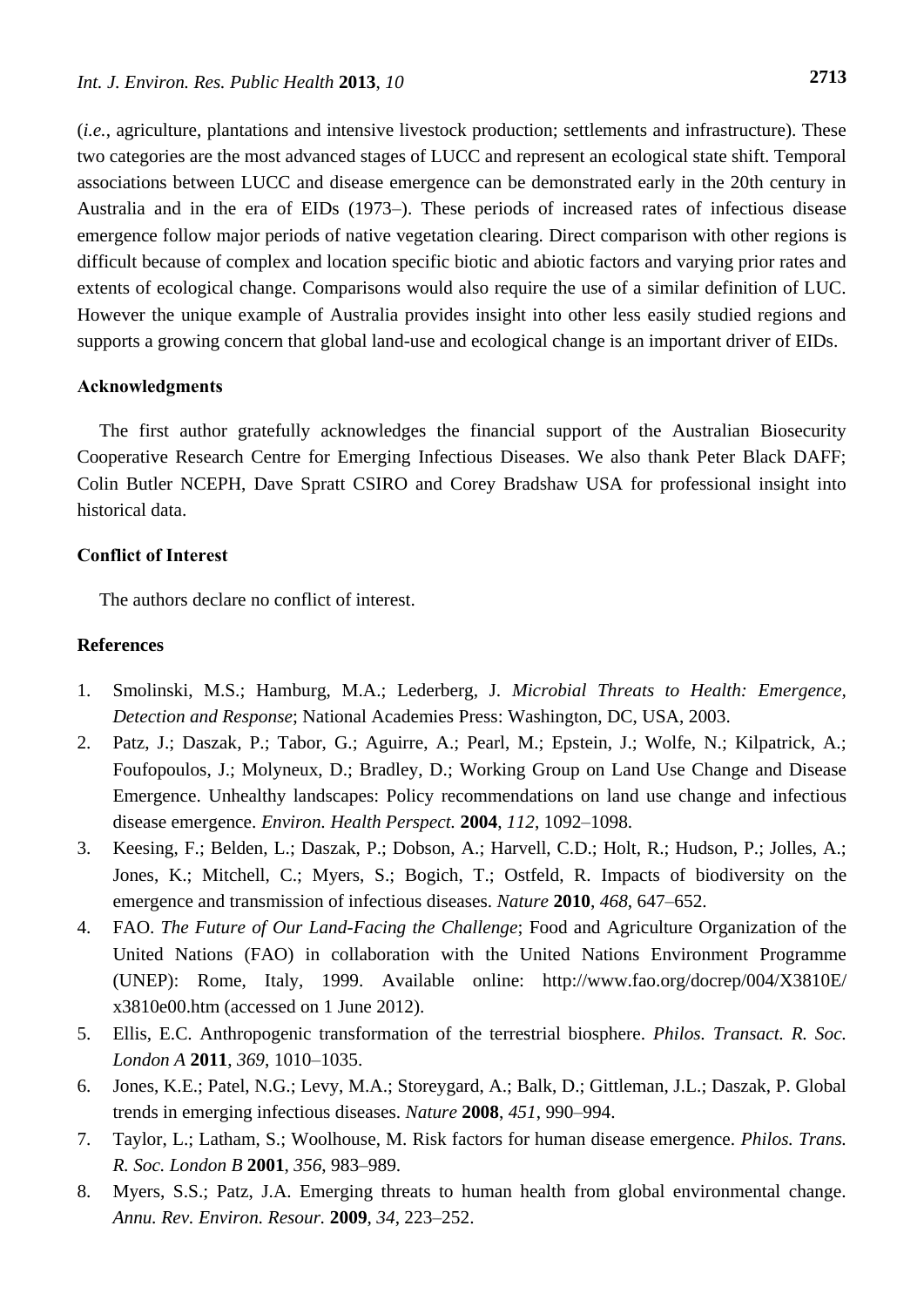- 9. McCallum, H.; Dobson, A. Disease, habitat fragmentation and conservation. *Proc. R. Soc. B*  **2002**, *269*, 2041–2049.
- 10. McFarlane, R.; Becker, N.; Field, H. Investigation of the climatic and environmental context of Hendra virus spillover events 1994–2010. *PLoS ONE* **2011**, *6*, doi: 10.1371/journal.pone.00e28374.
- 11. Bradley, D.J. An exploration of chronotones: A concept for understanding the health process of changing ecosystems. *Ecohealth* **2004**, *1*, 165–171.
- 12. Eisenberg, J.N.S.; Desai, M.A.; Levy, K.; Bates, S.J.; Liang, S.; Naumoff, K.; Scott, J.C. Environmental determinants of infectious disease: A framework for tracking causal links and guiding public health research. *Environ. Health Perspect.* **2007**, *115*, 1216–1223.
- 13. Forget, G.; Lebel, J. An ecosystem approach to human health. *Int. J. Occup. Environ. Health*  **2001**, *7*, S3–S38.
- 14. Pekkanen, J.; Pearce, N. Environmental epidemiology: Challenges and opportunities. *Environ. Health Perspect.* **2001**, *109*, 1–5.
- 15. McMichael, A.J. Prisoners of the proximate: Loosening the constraints on epidemiology in an age of change. *Am. J. Epidemiol.* **1999**, *149*, 887–897.
- 16. Susser, M.; Susser, E. Choosing the future for epidemiology II. From Black Box to Chinese Boxes and eco-epidemiology. *Am. J. Public Health* **1996**, *86*, 674–677.
- 17. Wilcox, B.A.; Colwell, R.R. Emerging and re-emerging infectious diseases: Biocomplexity as an interdisciplinary paradigm. *Ecohealth* **2005**, *2*, 244–257.
- 18. Gilbert, M.; Xiao, X.; Chaitaweesub, P.; Kalpravidh, W.; Premashthira, S.; Boles, S.; Slingenbergh, J. Avian influenza, domestic ducks and rice agriculture in Thailand. *Agr. Ecosyst. Environ.* **2007**, *119*, 409–415.
- 19. Langlois, J.P.; Fahrig, F.; Merriam, G.; Artsob, H. Landscape structure influences continental distribution of hantavirus in deer mice. *Landsc. Ecol.* **2001**, *16*, 255–266.
- 20. Yan, L.; Ren, Y.-H.; Zhang, J.; Li, P.-L.; Wang, X.-L.; Mao, D.-Q.; Wang, S.-W.; Yang, W.-Z. Relationship between the incidence of HFRS and changes of land-use in Big Three Gorges area of Chongqing Municipality, China. *Front. Med. China* **2010**, *4*, 199–203.
- 21. Ostfeld, R.; Keesing, F. Biodiversity and disease risk: The case of Lyme disease *Conserv. Biol.*  **2000**, *14*, 722–728.
- 22. Eisenberg, J.N.S.; Cevallos, W.; Ponce, K.; Levy, K.; Bates, S.J.; Scott, J.C.; Hubbard, A.; Vieira, N.; Endara, P.; Espinel, M.; Trueba, G.; Riley, L.W.; Trostle, J. Environmental change and infectious disease: How new roads affect the transmission of diarrheal pathogens in rural Ecuador. *Proc. Natl. Acad. Sci.* **2006**, *103*, 19460–19465.
- 23. Wilcox, B.A.; Ellis, B. Forests and emerging infectious diseases of humans. (Forests and human health). *Unasylva (English ed.)* **2006**, *57*, 11–18.
- 24. Sleigh, A.C. Water, Dams and Infections: Asian Challenges. In *Population Dynamics and Infectious Diseases in Asia*; Sleigh, A.C., Leng, C.H., Yeoh, B.S.A., Hong, P.K., Safman, R., Eds.; World Scientific Publishing Co.: Singapore, 2006.
- 25. Hartson, R.; Orlofske, S.; Melin, V.; Dillon, R.; Johnson, P. Land use and wetland spatial position jointly determine amphibian parasite communities. *EcoHealth* **2011**, *8*, 485–500.
- 26. Patz, J.; Graczyk, T.; Geller, N.; Vittor, A. Effects of environmental change on emerging parasitic diseases. *Int. J. Parasitol.* **2000**, *30*, 1395–1405.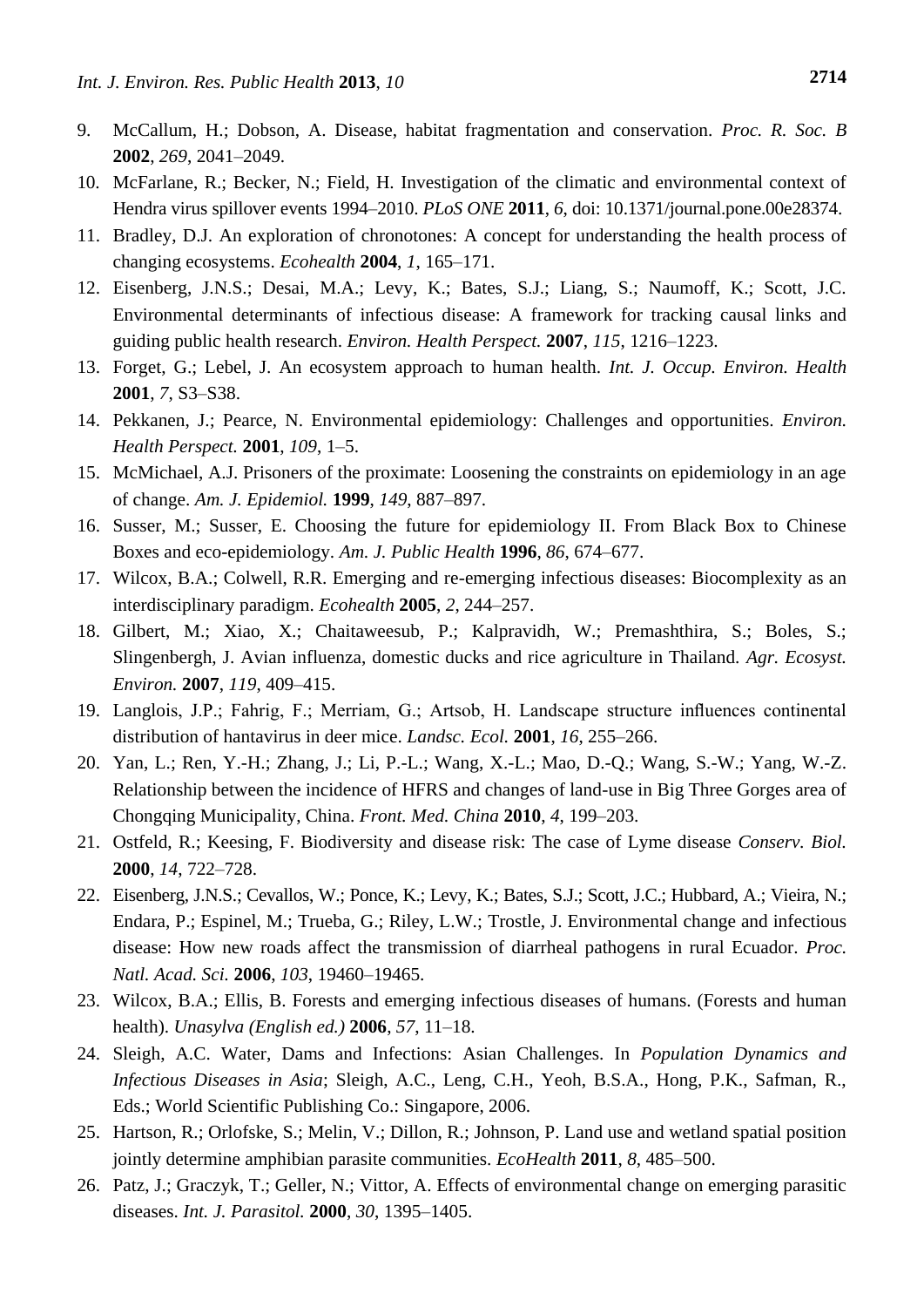- 27. Bradshaw, C. Little left to lose: Deforestation and forest degradation in Australia since European colonization. *Plant Ecol.* **2012**, *5*, 109–120.
- 28. IUCN Red List of Threatened Species. Available online: www.iucnredlist.org (accessed on 1 June 2012).
- 29. Australian Bureau of Resource Sciences. *Land Use in Australia at a Glance*; Government Publishing Service: Canberra, Australia, 2006.
- 30. Mackenzie, J. Emerging Diseases in the Australasian Region. In *Emerging Infectious Diseases from the Global to the Local Perspective*; Davis, J., Lederberg, J., Eds.; National Academy Press: Washington, DC, USA, 2001.
- 31. Beaman, M.H. Emerging Infections in Australia. *Ann. Acad. Med. Singapore* **1997**, *26*, 609–615.
- 32. Leslie, R.; Thackway, R.; Smith, J. *A National-Level Vegetation Assets, States and Transitions (VAST) Dataset for Australia (version 2.0)*; Australian Government Bureau of Rural Sciences: Canberra, Australia, 2010.
- 33. Hobbs, R.J. Land Use Changes and Invasions. In *Invasive Species in a Changing World*; Mooney, H.A., Hobbs, R.J., Eds.; Island Press: Washington, DC, USA, 2000.
- 34. DeFries, R.; Foley, J.A.; Asner, G.P. Land use choices: Balancing human needs and ecosystem function. *Front. Ecol. Environ.* **2004**, *2*, 249–257.
- 35. Moher, D.; Liberati, A.; Tetzlaff, J.; Altman, D.G.; PRISMA Group. Preferred reporting items for systematic reviews and meta-analyses: The PRISMA Statement. *PLoS Med.* **2009**, *6*, doi: 10.1371/journal.pmed.1000097.
- 36. Kaestli, M.; Mayo, M.; Harrington, G.; Ward, L.; Watt, F.; Hill, J.V.; Cheng, A.C.; Currie, B.J. Landscape changes influence the occurrence of the Melioidosis Bacterium *Burkholderia pseudomallei* in soil in Northern Australia. *PLoS Negl. Trop. Dis.* **2009**, *3*, doi: 10.1371/journal.pntd.0000364.
- 37. Veitch, M.; Johnson, P.; Flood, P.; Leslie, D.; Street, A.; Hayman, J. A large localized outbreak of *Mycobacterium ulcerans* infection on a temperate southern Australian island. *Epidemiol. Infect.*  **1997**, *119*, 313–318.
- 38. Johnson, P.D.R.; Azuolas, J.; Lavender, C.J.; Wishart, E.; Stinear, T.P.; Hayman, J.A.; Brown, L.; Jenkin, G.A.; Fyfe, J.A.M. *Mycobacterium ulcerans* in mosquitoes captured during outbreak of buruli ulcer, Southeastern Australia. *Emerg. Infect. Dis.* **2007**, *13*, 1653–1660.
- 39. Carver, S.; Spafford, H.; Storey, A.; Weinstein, P. Dryland salinity and the ecology of Ross River Virus: The ecological underpinnings of the potential for transmission. *Vect. Borne Zoonot. Dis.*  **2009**, *9*, 611–622.
- 40. Australian Bureau of Resource Science. *Land Use Change, Productivity and Diversification. Final Report of Theme 5.1 to the National Land & Water Resources Audit*; Australian Government Printing Service: Canberra, Australia, 2001.
- 41. Currie, B.J.; Fisher, D.A.; Howard, D.M.; Burrow, J.N.C.; Selvanayagam, S.; Snelling, P.L.; Anstey, N.M.; Mayo, M.J. The epidemiology of melioidosis in Australia and Papua New Guinea. *Acta Tropica* **2000**, *74*, 121–127.
- 42. Sorrell, T.C. *Cryptococcus neoformans* variety gattii. *Med. Mycol.* **2001**, *39*, 155–168.
- 43. Gerrard, J.; Waterfield, N.; Vohra, R.; Ffrench-Constant, R. Human infection with *Photorhabdus asymbiotica*: An emerging bacterial pathogen. *Microb. Infect.* **2004**, *6*, 229–237.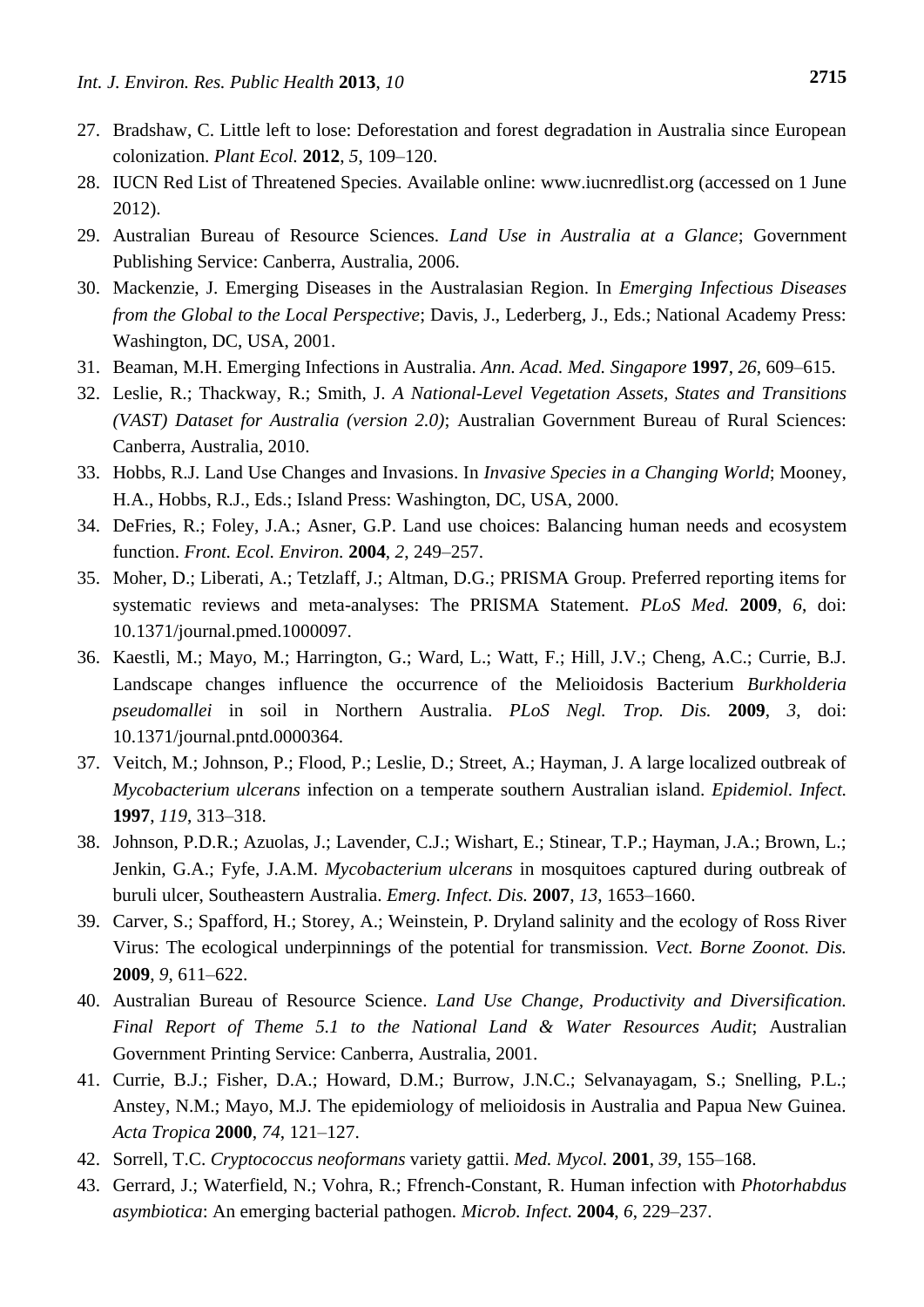- 45. Boyd, A.; Hall, R.A.; Gemmell, R.T.; Kay, B. Experimental infection of Australian brushtail possums, *Trichosurus vulpecula* (Phalangeridae: Marsupialia), with Ross River and Barmah Forest viruses by use of a natural mosquito vector system. *Am. J. Trop. Med. Hyg.* **2001**, *65*, 777–782.
- 46. Lindsay, M. An outbreak of Ross River Disease in southwestern Australia. *Emer. Infect. Dis.*  **1996**, *2*, 117–120.
- 47. Brokenshire, T.; Symmonds, D.; Reynolds, R.; Doggett, S.; Geary, M.; Russell, R. A cluster of locally-acquired Ross River virus infection in outer Western Sydney. *New South Wales Public Health Bulletin* **2000**, *11*, 132–134.
- 48. Marshall, I.D. Murray Valley Encephalitis. In *Encyclopedia of Arthropod-Transmitted Infections of Man and Domesticated Animals*; Service, M.W., Ashford, R.W., Eds.; CABI: London, UK, 2001; pp. 346–355.
- 49. Unsworth, N.B.; Stenos, J.; Graves, S.R.; Faa, A.G.; Cox, G.E.; Dyer, J.R.; Boutlis, C.S.; Lane, A.M.; Shaw, M.D.; Robson, J.; Nissen, M.D. Flinders island spotted fever rickettsioses caused by "marmionii" strain of *Rickettsia honei*, Eastern Australia. *Emer. Infect. Dis.* **2007**, *13*, 566–573.
- 50. Raoult, D.; Roux, V. Rickettsioses as paradigms of new or emerging infectious diseases. *Clin. Microbiol. Rev.* **1997**, *10*, 694–719.
- 51. Ralph, A.; Raines, M.; Whelan, P.; Currie, B. *Scrub typhus* in the Northern Territory: Exceeding the boundaries of Litchfield National Park. *Commun. Dis. Intell.* **2004**, *28*, 267–269.
- 52. Odorico, D.; Graves, S.; Currie, B.; Catmull, J.; Nack, Z.; Ellis, S.; Wang, L.; Miller, D. New *Orientia tsutsugamushi* strain from scrub typhus in Australia. *Emer. Infect. Dis.* **1998**, *4*, 641–644.
- 53. Plowright, R.; Sokolow, S.; Gorman, M.; Daszak, P.; Foley, J.E. Causal inference in disease ecology: Investigating ecological drivers of disease emergence. *Front. Ecol. Environ.* **2008**, *6*, 420–429.
- 54. Field, H.; Young, P.; Yob, J.M.; Mills, J.; Hall, L.; Mackenzie, J. The natural history of Hendra and Nipah Viruses. *Microb. Infect.* **2001**, *3*, 307–314.
- 55. Field, H. Ecology of Hendra Virus and Australian Bat Lyssavirus. Doctoral Thesis, University of Queensland, Brisbane, Australia, 2005.
- 56. McCall, B.; Epstein, J.H.; Neill, A.S.; Heel, K.; Field, H.; Barrett, J.; Smith, G.A.; Selvey, L.A.; Rodwell, B.; Lunt, R. Potential human exposure to Australian bat Lyssa virus, Queensland, 1996– 1999. *Emer. Infect. Dis.* **2000**, *6*, 259–264.
- 57. Hooper, P.T.; Lunt, R.A.; Gould, A.R.; Samaratunga, H.; Hyatt, A.D.; Gleeson, L.J.; Rodwell, B.J.; Rupprecht, C.E.; Smith, J.S.; Murray, P.K., A new lyssavirus—The first endemic rabies-related virus recognized in Australia. *Bulletin de l'Institut Pasteur* **1997**, *95*, 209–218.
- 58. Philbey, A.W.; Kirkland, P.D.; Ross, A.D.; Field, H.E.; Srivastava, M.; Davis, R.J.; Love, R. Infection with Menangle virus in flying foxes (*Pteropus* spp.) in Australia. *Aust. Veter. J.* **2008**, *86*, 449–454.
- 59. Obendorf, D.; McGlashan, N. Research priorities in the Tasmanian devil facial tumour debate. *Eur. J. Oncol.* **2008**, *13*, 229–238.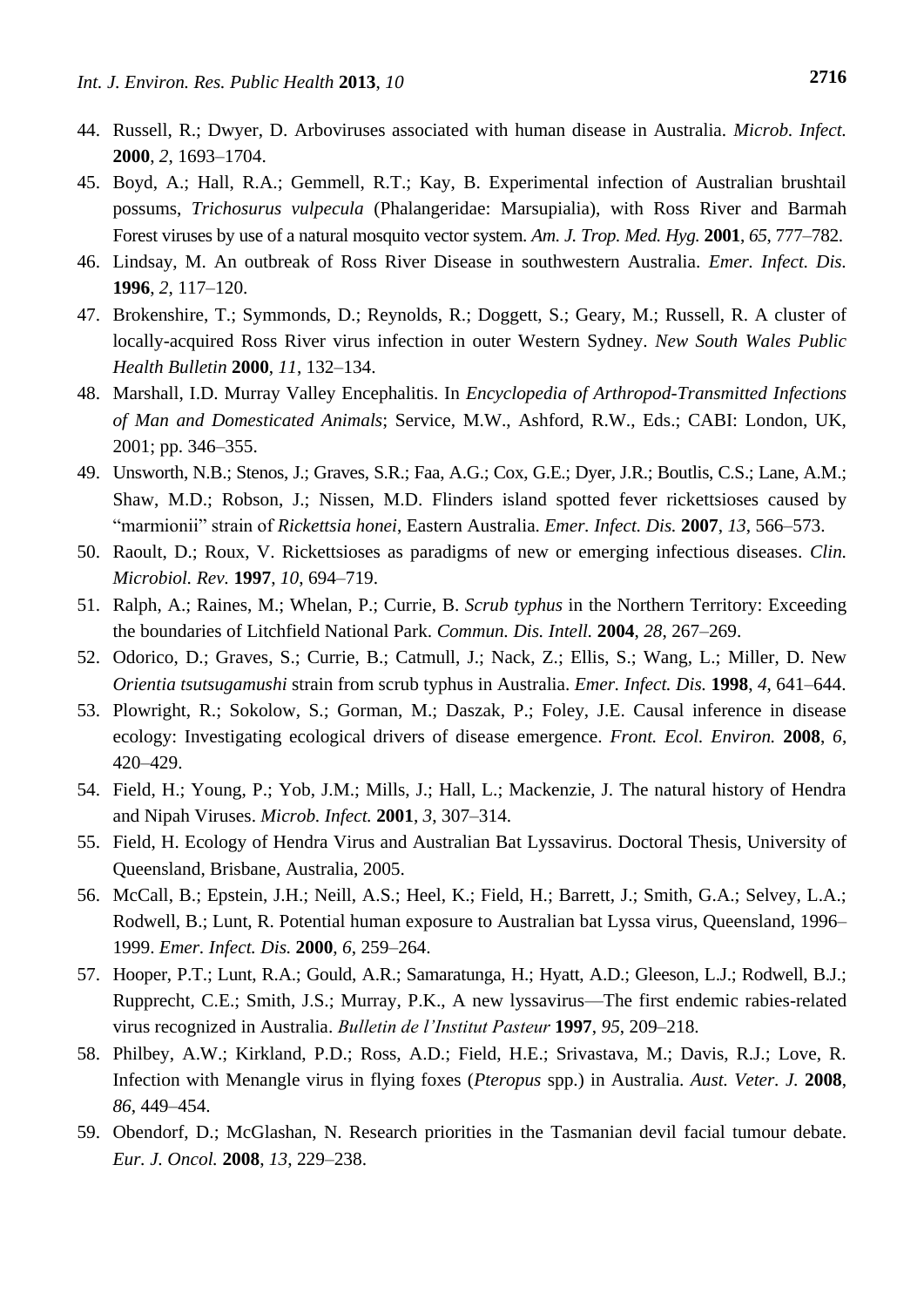- 60. Pauza, M.; Driessen, M. *Distribution and Potential Spread of Amphibian Chytrid Fungus Batrachochytrium Dendrobatidis in the Tasmanian World Heritage Area*; Biodiversity Conservation Branch, Department of Primary Industries and Water: Tasmania, Australia, 2008.
- 61. Jenkins, D.J.; Romig, T.; Thompson, R.C.A. Emergence/re-emergence of *Echinococcus* spp.—A global update. *Int. J. Parasitol.* **2005**, *35*, 1205–1219.
- 62. Westbury, H. History of Highly Pathogenic Avian Influenza in Australia and the H7N3 Outbreak 1995, In Proceedings of 4th International Symposium on Avian Influenza, U.S. Animal Health Association, Athens, GA, USA, 1998; pp. 22–30.
- 63. Westbury, H. Newcastle disease virus: An evolving pathogen? *Avian Pathol.* **2001**, *30*, 5–11.
- 64. Gammage, B. *The Biggest Estate on Earth: How Aborigines Made Australia*; Allen and Unwin: Sydney, Australia, 2011.
- 65. Henzell, T. *Australian Agriculture:Its History and Challenges*; CSIRO: Melbourne, Australia, 2007.
- 66. Webb, S. Palaeopathology of Aboriginal Australians: Health and Disease across a Hunter-Gatherer Continent. In *Infectious Disease*; Cambridge University Press: Cambridge, UK, 2009; Chapter 6, pp. 125–161.
- 67. Dowling, P.J. A Great Deal of Sickness—Introduced Diseases among the Aboriginal People of Colonial Southeast Australia 1788–1900. Doctoral Thesis, Australian National University, Canberra, Australia, 1997.
- 68. Turner, A.J. Endemic disease control and regulation in Australia 1901–2010. *Aust. Veter. J.* **2011**, *89*, 413–421.
- 69. Turner, A.J. Disease control during the colonial period in Australia. *Aust. Veter. J.* **2011**, *89*, 239–242.
- 70. Cumpston, J.H.L.; Lewis, M.J. *Health and Disease in Australia: A History*; Australian Government Printing Service: Canberra, Australia, 1989; p. 450.
- 71. Gandevia, B. The pattern of Australian medical history. *Proc. R. Soc. Melbourne* **1957**, *50*, 591–598.
- 72. Lewis, M.J. *The Peoples Health: Public Health in Australia 1788–1950*; Praeger: Westport Co, Mayo, Ireland, 2003; p. 311.
- 73. Fenner, F.; Rountree, P. The Early Days of Microbiology in Australia. In *History of Microbiology in Australia*; Fenner, F., Ed.; Australian Society for Microbiology, Brolga Press: Canberra, Australia, 1990; pp. 1–16.
- 74. Heaslip, W. Tsutsugamushi fever in north Queensland, Australia. *Med. J. Aust.* **1941**, *1*, 380–392.
- 75. Skerratt, L.; Campbell, N.J.; Murrell, A.; Walton, S.; Kemp, D.; Barker, S. The mitochondrial 12S gene is a suitable marker of populations of *Sarcoptes scabiei* from wombats, dogs and humans in Australia. *Parasitol. Res.* **2002**, *88*, 376–379.
- 76. Sherwin, W.; Timms, P.; Wicken, J.; Houlden, B. Analysis and conservation: Implications of Koala Genetics. *Conserv. Biol.* **2000**, *14*, 639–649.
- 77. Thompson, R.C.A.; Kutz, S.J.; Smith, A. Parasite zoonoses and wildlife: Emerging issues. *Int. J. Environ. Res. Public Health* **2009**, *6*, 678–693.
- 78. Harley, D.; Sleigh, A.; Ritchie, S. Ross River virus transmission, infection and disease: A crossdisciplinary review. *Clin. Microbiol. Infect.* **2001**, *14*, 909–932.
- 79. Graves, S.; Stenos, J. Rickettsioses in Australia. *Ann. NY Acad. Sci.* **2009**, *1166*, 151–155.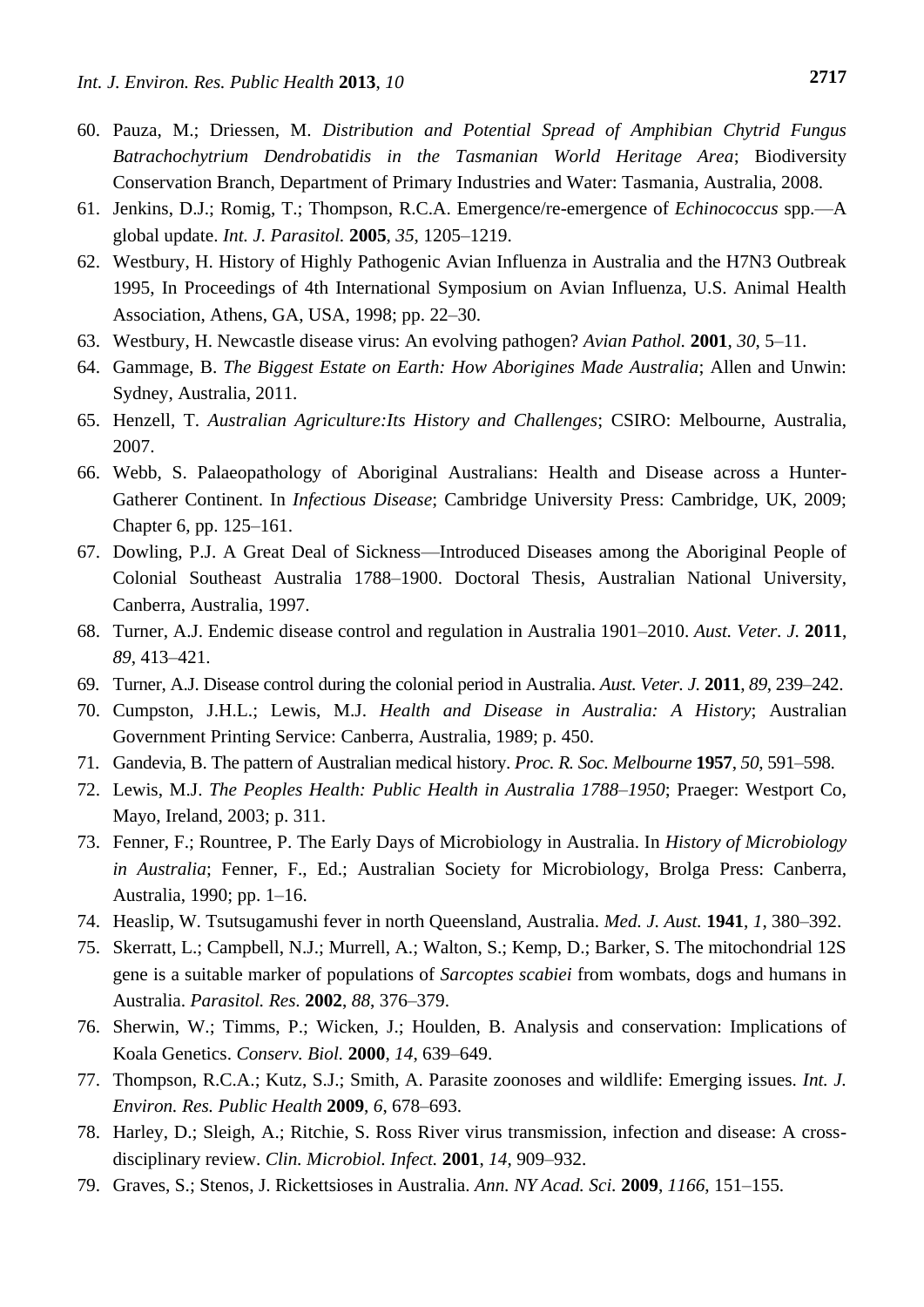- 80. Emanuel, M.L.I.; Mackerras, I.M.; Smith, D.J.W. The epidemiology of leptospirosis in North Queensland: I. General survey of animal hosts. *J. Hyg.* **1964**, *62*, 451–484.
- 81. MacCallum, P.; Tolhurst, J.C. A new mycobacterial infection in man. I. Clinical aspects. II. Experimental investigations in laboratory animals. III. Pathology of the experimental lesions in the rat. IV. Cultivation of the new mycobacterium. *J. Pathol. Biol.* **1948**, *60*, 93–122.
- 82. Doherty, R.L. Arboviruses in Australia. *Aust. Veter. J.* **1972**, *48*, 172–180.
- 83. Russell, R.C.; Currie, B.J.; Lindsay, M.D.; Mackenzie, J.S.; Ritchie, S.A.; Whelan, P.I. Dengue and climate change in Australia: Predictions for the future should incorporate knowledge from the past. *Med. J. Aust.* **2009**, *190*, 265–268.
- 84. Dale, P.; Carlson, D.; Easton, C. Four degrees of latitude: Mosquito control on the "Right" coasts of Australia and Florida, USA? *J. Am. Mosquito Cont. Assoc.* **2008**, *24*, 1–11.
- 85. McFarlane, R.A. Patterns of Emerging Infectious Disease and Ecological Change in Australia. In *From Healthy Workers to a Healthy Planet*; Butler, C., Capon, T., Dixon, J., Eds.; ANU ePress: Canberra, Australia, *in press*.
- 86. Cleaveland, S.; Laurenson, M.K.; Taylor, L.H. Diseases of humans and their domestic mammals: Pathogen characteristics, host range and the risk of emergence. *Phil. Transact. R. Soc. London B Biol. Sci.* **2001**, *356*, 991–999.
- 87. Guernier, V.; Hochberg, M.; Guégan, J. Ecology drives the worldwide distribution of human diseases. *PLoS Biology* **2004**, *2*, doi: 10.1371/journal.pbio.0020141.
- 88. Noble, I.; Barson, M.; Dumsday, R.; Friedel, M.; Hacker, R.; McKenzie, N.; Smith, G.; Young, M.; Maliel, M.; Zammit, G. *Land Resources*; Environment Australia: Canberra, Australia, 1996.
- 89. Australian Bureau of Statistics. *A Picture of the Nation*; Australian Government Printing Service: Canberra, Australia, 2006. Available online: http://www.abs.gov.au/AUSSTATS/abs@.nsf/ DetailsPage/2070.02006?OpenDocument (accessed on 1 June 2012).
- 90. Plowright, R.K.; Foley, P.; Field, H.E.; Dobson, A.P.; Foley, J.E.; Eby, P.; Daszak, P. Urban habituation, ecological connectivity and epidemic dampening: The emergence of Hendra virus from flying foxes (*Pteropus* spp.). *Proc. R. Soc. B* **2011**, *278*, 3703–3712.
- 91. Hall, L.; Richards, G. *Flying Foxes Fruit and Blossum Bats of Australia*; UNSW Press: Sydney, Australia, 2000; p. 135.
- 92. Russell, R. Constructed wetlands and mosquitoes: Health hazards and management options—An Australian perspective. *Ecol. Engineer.* **1999**, *12*, 107–124.
- 93. McFarlane, R.A.; Sleigh, A.; McMichael, A.J. Synanthropy of wild mammals as a determinant of emerging infectious diseases in the Asian-Australasian Region. *EcoHealth* **2012**, *9*, 24–35.
- 94. Calaby, J.H.; Grigg, G.C. Changes in Macropodoid Communities and Populations in the Past 200 Years, and the Future. In *Kangaroos, Wallabies and Rat-Kangaroos*; Grigg, G., Jarman, P., Hume, I., Eds.; Surrey Beatty and Sons: Sydney, Australia, 1989; Vol. 2, pp. 813–820.
- 95. Glass, K. Ecological mechanisms that promote arbovirus survival: A mathematical model of Ross River virus transmission. *Transact. R. Soc. Trop. Med. Hyg.* **2005**, *99*, 252–260.
- 96. Bradford-Hill, A. The environment and disease: Association or causation? *Proc. R. Soc. Med.*  **1965**, *58*, 295–300.
- 97. Parmesan, C.; Duarte, C.; Poloczanska, E.; Richardson, A.J.; Singer, M.C. Overstretching attribution. *Nature Clim. Change* **2011**, *1*, 2–4.